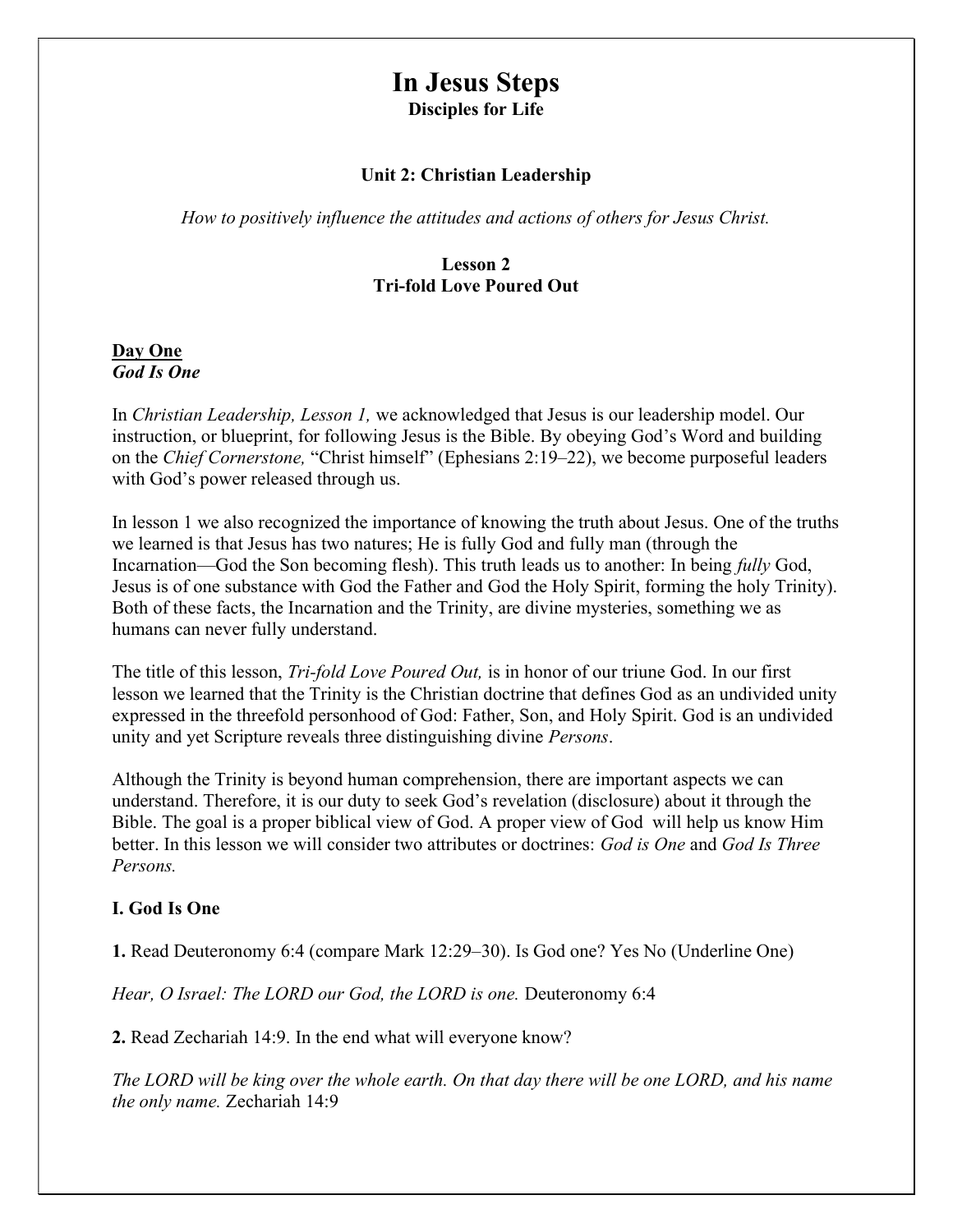God is *one* Being. He is not three separate beings. Worshipping three separate gods would be polytheism (belief in more than one God). Christians are monotheistic (belief in one God). God alone is a pure and infinite unity; He is the only one worthy of our allegiance and worship. To make this clear, God gave us a specific commandment *not* to worship other gods (Exodus 20:3). This commandment applies to imaginary (made-up) idols or those idols belonging to our earthly nature, such as sexual immorality, impurity, lust, evil desires and greed (Colossians 3:5).

**Definition:** Worship can be defined as total love, honor, and devotion to God.

Worshipping or placing anything above God is idolatry. Samuel Morris (1873–1893) or Prince Kaboo, grew up in a West African village. He belonged to the Kru tribe where his father was the chief. The tribe believed in and made idols.<sup>1</sup>

However, Prince Kaboo discovered that these idols had no power to save them from their dreaded enemy—the Grebo tribe. He realized that offering elaborate carved bowls or talking to these imaginary idols made no difference and he turned from following them.<sup>2</sup>

Prince Kaboo saw many of his people and friends killed by the Grebo tribe. When Kaboo was about 15 years old, he was taken captive and used as a pawn. Since he was the chief's son, his father and the other villagers brought food and valuable items to try and secure his release. No matter what they brought, the Grebo chief said it was not enough. During this time, Kaboo was beaten, tortured, and made to work long hours.<sup>3</sup>

### Read 1 Corinthians 8:4 and answer questions 3–4:

So then, about eating food sacrificed to idols: We know that "An idol is nothing at all in the world" and that "There is no God but one." 1 Corinthians 8:4

3. What is an idol in this world?

4. Fill in the blank. "There is no God but

### Read James 2:19 and answer questions 5–7:

You believe that there is one God. Good! Even the demons believe that—and shudder. James 2:19

5. Do Satan and his demons believe there is one God? Yes No (Underline One)

<sup>&</sup>lt;sup>1</sup> W. Terry Whalin, Samuel Morris: The Apostle of Simple Faith, in Heroes of the Faith (Uhrichsville, Ohio: Barbour Publishing, 1999), 16–21.

 $<sup>2</sup>$  Ibid.</sup>

<sup>3</sup> Ibid.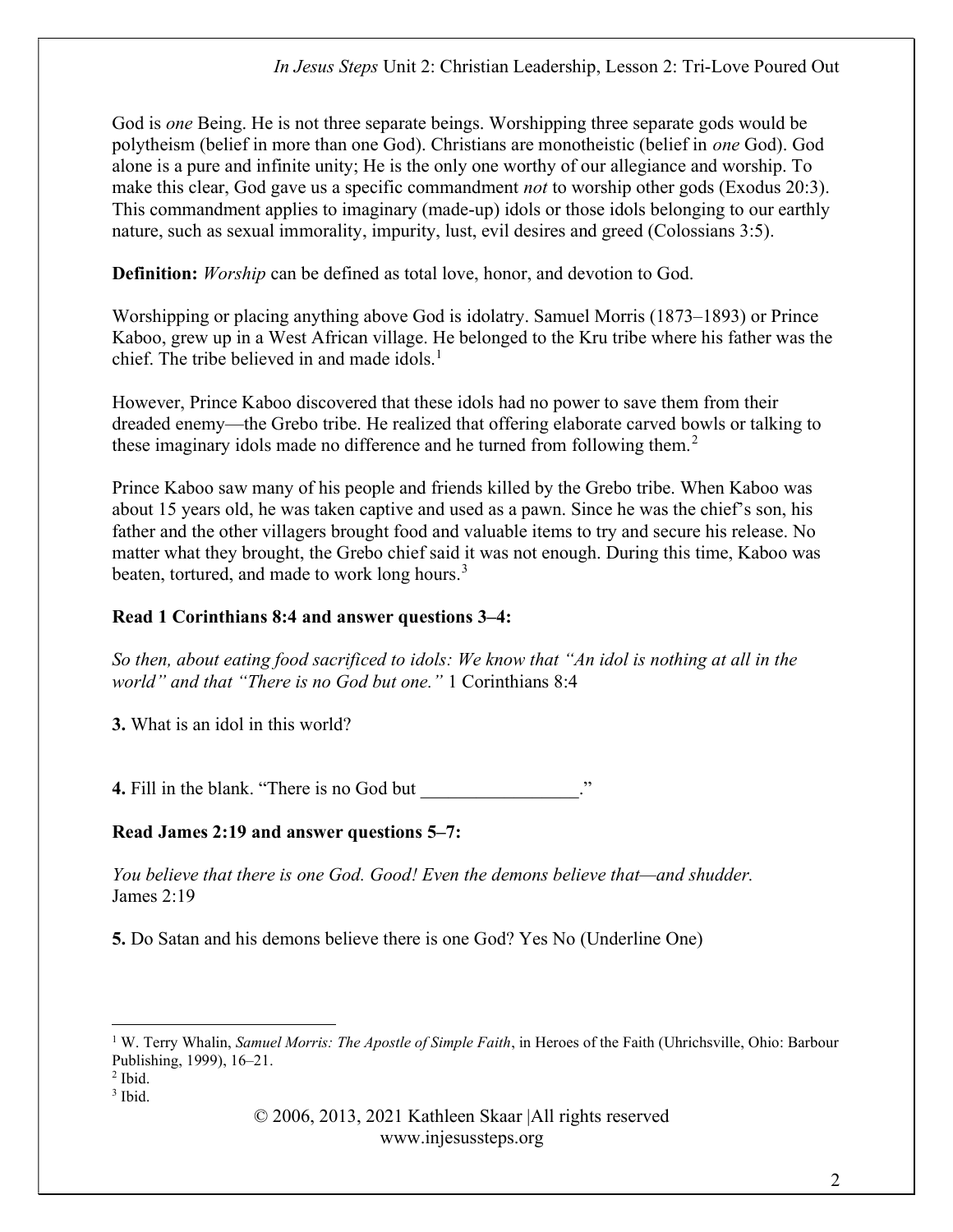6. The apostle James writes that "the demons . . . shudder." Why do you think they tremble (See Revelation 12:9, 20:10)?

James goes on to describe that saving faith (vv. 20–26) is more than just believing there is one God—it is obeying Him. He uses the illustration of Abraham offering his son Isaac on the altar. This was not Abraham's idea but God's directive (Genesis 22:1-2). Abraham obeyed God and acted in faith. His faith and actions were working together. Abraham showed by his obedience that He truly believed in the one God. So, God considered him righteous. Basically, James is saying faith without acting on what God says, is dead.

God tells us through the Bible that he sent His Son into the world (John 3:16) and we are to listen or obey Him (Luke 9:35). Those who believe in His Son, Jesus, will have eternal life, but those who reject or disobey the Son, will see God's wrath (John 3:36). The Greek word *apeitheó* (ἀπειθῶν) in John 3:36 is translated "reject" or "disobey" in various English translations. The Greek word is defined as being disobedient to God and refusing to believe the gospel.

7. Describe saving faith in your own words.

One day, everyone will acknowledge the LORD is king over the whole earth, but not everyone will be included in His righteous kingdom. Only those with saving faith will be part of God's holy and joyful realm. Saving faith is belief and action. The action is following and obeying Christ. It is a dynamic faith that results in a changed and fruitful life.

In preparation for *Day Two, God Is Three Persons*, let us read what the Bible says about Jesus.

### Read John 1:18 and answer questions 8–10:

No one has ever seen God, but the one and only Son, who is himself God and is in closest relationship with the Father, has made him known. John 1:18

8. Is Jesus, the Son of God, Himself God? Yes No (Underline One)

9. Who is in the closest relationship with God the Father?

10. Why is Jesus worthy of our worship?

Jesus is worthy of our worship because He is God. Even if Christ had not died for our sins, He would still be worthy of our worship. Jesus is God and is worshipped for His character and nature.

—End Day One—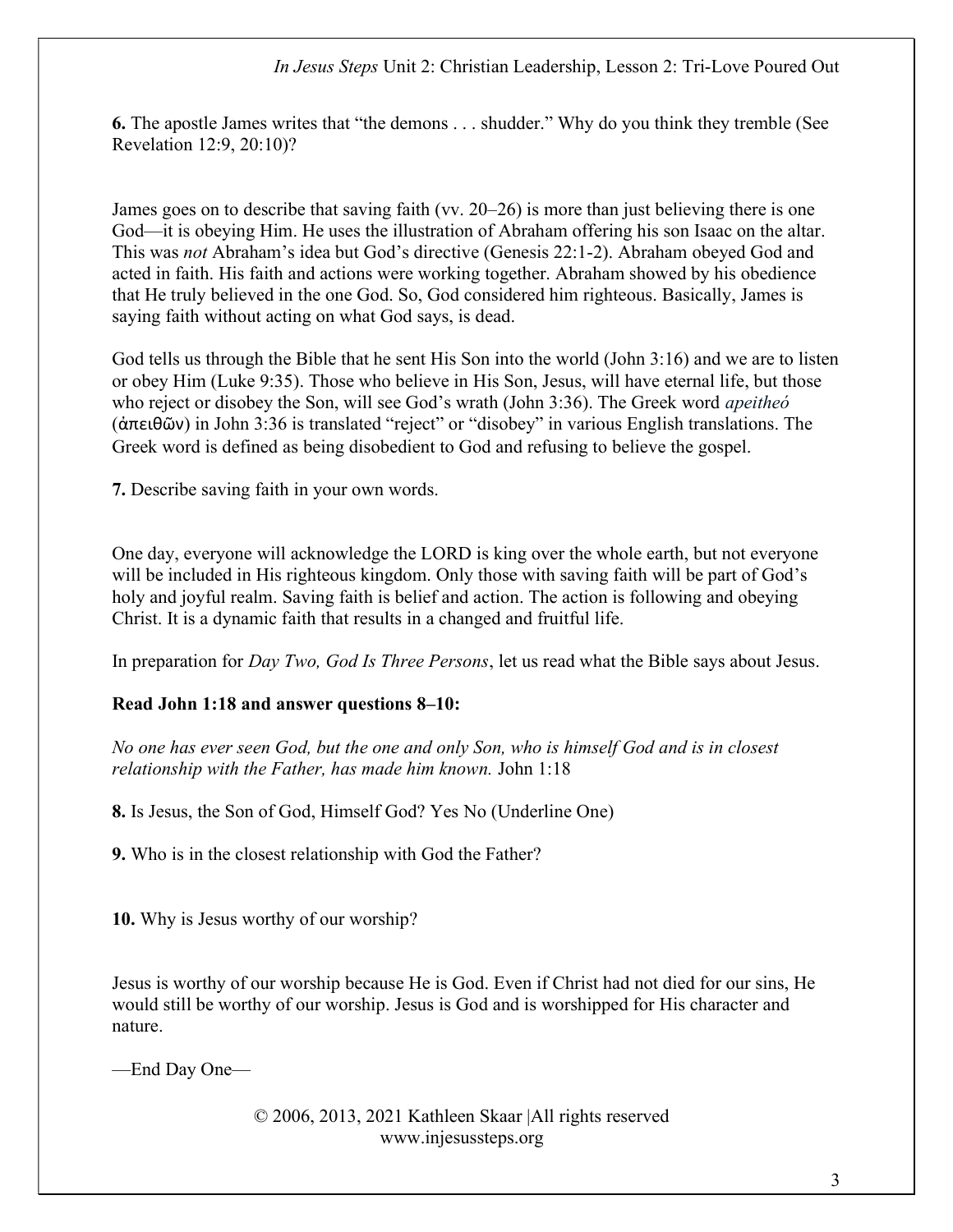### Day Two God Is Three Persons

## II. God Is Three Persons (Father, Son, and Holy Spirit)

### Read Genesis 1:26 and answer questions 11–14:

Then God said, "Let us make mankind in our image, in our likeness, so that they may rule over the fish in the sea and the birds in the sky, over the livestock and all the wild animals, and over all the creatures that move along the ground." Genesis 1:26

11. Is every human being made in God's image and likeness (v. 26a)? Yes No (Underline One)

12. Notice God said, "Let us make mankind in our image, in our likeness" Why do you think God used a plural (more than one) pronoun/adjective when speaking of Himself (v. 26a)?

We get a glimpse of the plurality of the Godhead in Genesis 1:26. God refers to Himself with the word "us." Who is God calling us? It cannot be the angels because they are created beings and as such do not create. It has also been suggested that God was using the plural of majesty, a form of speech a king might use. In other words, a king or queen might say we instead of I. "However, in the Old Testament, there are no other examples of a king using the plural of majesty speech."<sup>4</sup>

13. Why are we made in God's image (v. 26b)?

# Action Steps

14. Meditate on Genesis 1:26 above. Today or tomorrow, think about every person you communicate with as being created and made in God's image and likeness. When completed, answer this question. How did this thought change the way you treated or felt about others?

**Accountability:** Be prepared to share your answer to  $\#$  14 with the other disciples next week.

The word *Trinity* is not found in the Bible but simply means *tri-unity* or *three persons in one*. The name *Trinity* as referring to God was first used in the book *Against Praxeas* by the church father<sup>5</sup> Tertullian (160–225 AD). Tertullian used the term to describe the relationship of God the Father, God the Son, and God the Holy Spirit.

<sup>&</sup>lt;sup>4</sup> Wayne Grudem, Systematic Theology (Grand Rapids: Zondervan, 1994), 227.

 $<sup>5</sup>$  The church fathers, or fathers of the church, are the early and influential theologians and writers in the Christian</sup> church, particularly those of the first five centuries. Those fathers who wrote in Latin are called the Latin (Church) Fathers, and those who wrote in Greek, the Greek (Church) Fathers. Famous Latin Fathers include Tertullian, Augustine of Hippo, Ambrose of Milan, and Jerome; famous Greek Fathers include Irenaeus of Lyons, Clement of Alexandra, Origen, Athanasius of Alexandria, John Chrysostom, and the three Cappadocian Fathers. (Source: Wikipedia free encyclopedia:<http://en.wikipedia.org/wiki/Church\_Fathers;>(accessed on 8/15/2013.)

<sup>© 2006, 2013, 2021</sup> Kathleen Skaar |All rights reserved

www.injesussteps.org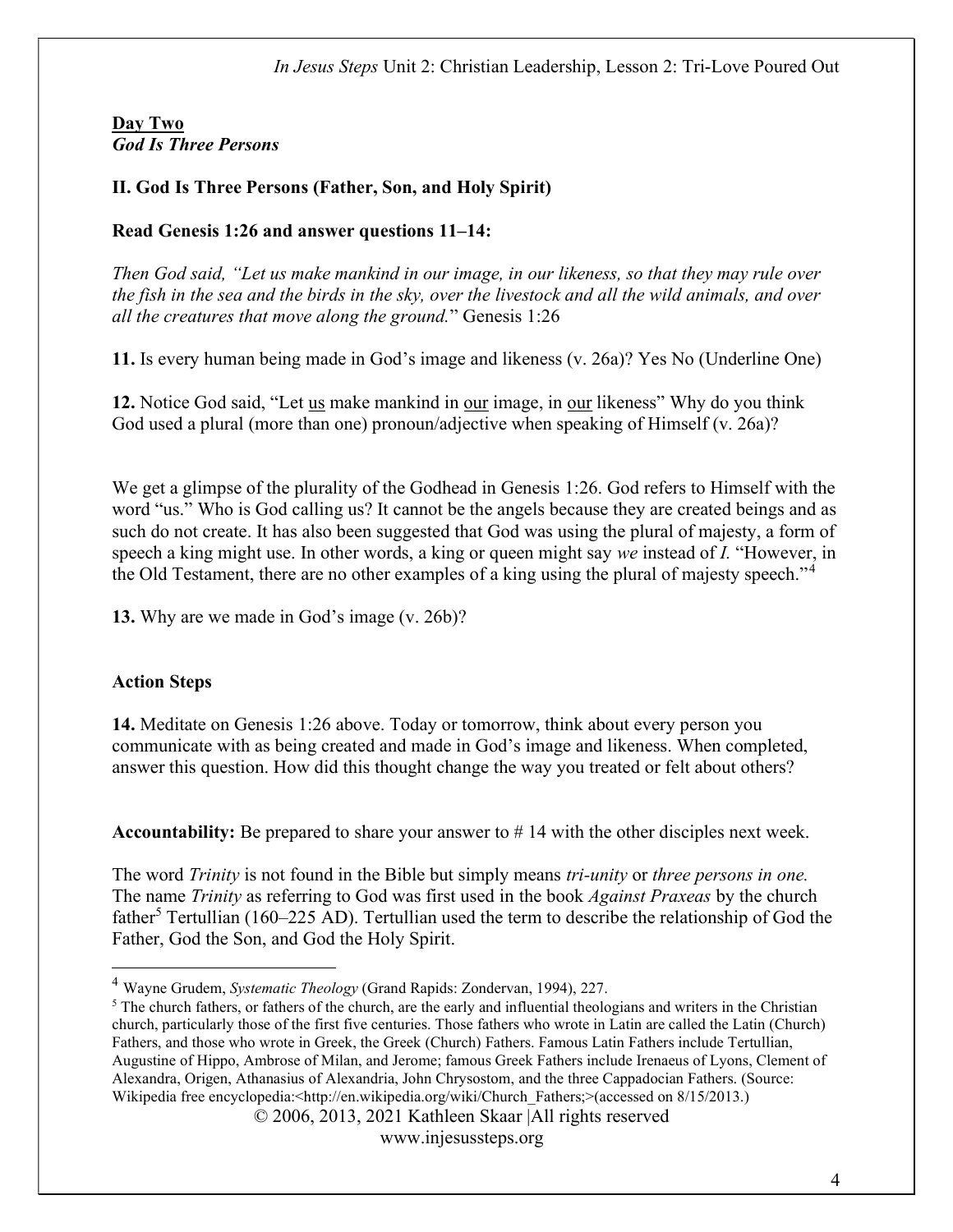This word was devised because Bible scholars were reflecting critically on the pattern of divine activity portrayed and revealed in Scripture. As they studied and meditated on God's word, they came to agree on the doctrine of the Trinity. Keep in mind that church doctrine is a written body of teachings that has been set forth and accepted by theologians (experts in study of God) and the church body.

In 325 AD, the Christian church came together at the Council of Nicaea to articulate their belief in and establishment of the doctrine of the Trinity. It was at this council that the church established the Nicene Creed. The doctrine later was confirmed at the Council of Constantinople (381 AD).

The doctrine of the Trinity states there is one God who exists eternally  $6$  in three distinct persons, God the Father, God the Son, and God the Holy Spirit. Father, Son, and Spirit are of the same divine essence; they have the exact same substance or nature. Each member of the Trinity is fully God and fully one with each other. ("Person" is another term coined by Tertullian to help in understanding the God of the Bible.)

The doctrine of the Trinity is a divine mystery. It is beyond human understanding. This should not be surprising since God is unique and incomprehensible. He is infinite, with no time and space boundaries, and far superior to finite humans. It's a simple yet profound truth: We will never know everything about God. However, we can spend a lifetime faithfully seeking Him and never stop learning wondrous things about the Father, Son, and Holy Spirit.

15. Why do you think we bring up the Trinity in our study of leadership?

Following God, the Son means that we are also following God the Father and God the Spirit. Therefore, our Leadership Model must include the triune God. To know and relate to God properly, we must understand the Trinity as much as is humanly possible.

16. Read Matthew 3:17 and fill in the blanks:

And a voice from heaven said, "This is my Son, whom I love; with him I am well pleased." Matthew 3:17

After Jesus was baptized, God the Father said, "This is my extended by the Mondon I

 $\therefore$  with him I am well  $\therefore$ "

**Definition:** The Greek verb for "well pleased" is *eudokeo* ( $\epsilon \dot{\omega}$ δοκέω). The tense of the Greek verb used in Matthew 3:17 indicates that the time is not confined to a particular moment. God was pleased with Jesus in the past, at the time of His baptism, and will be pleased with Him in the future. The Greek word *eudokeo* also means to take delight in, to think well of, and to approve.

<sup>&</sup>lt;sup>6</sup> Eternally or being eternal in reference to God means that He always was and always will be. He is without beginning or end.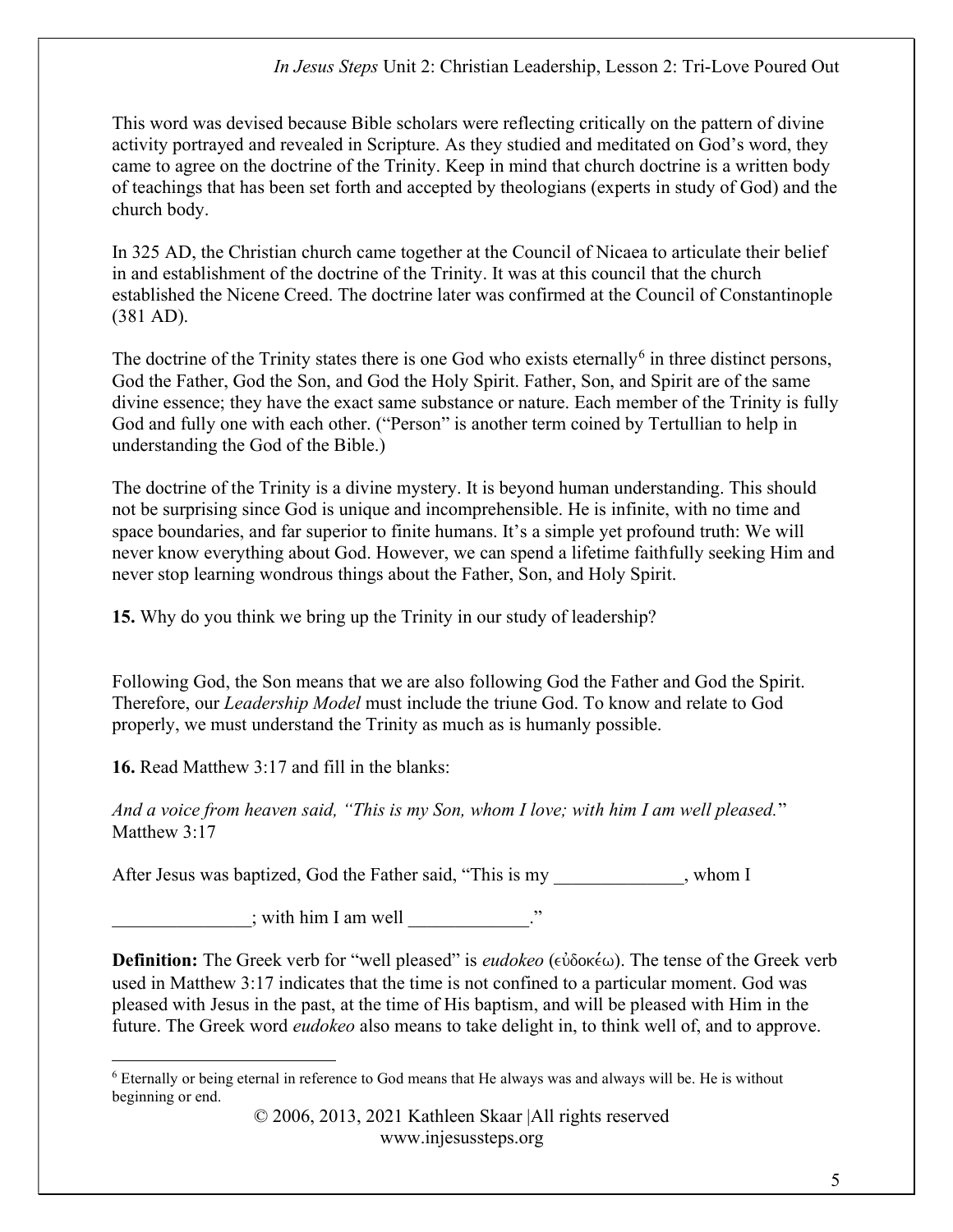God spoke love and encouragement into Jesus' life. Jesus could be confident of His Father's love at this moment in time as well as in the past and in the future. God always loved Jesus and always will. Jesus could rest in God's care and support of Him.

17. How do you think God's love and approval affected Jesus' life and the choices He made?

18. How will being confident of God's love and approval affect how you live and lead others?

God the Father publicly (openly) affirmed His love and approval for Jesus the Son at the beginning of His ministry. The Father had confidence in Jesus and expected Him to be obedient and to succeed. Remember, Jesus is fully God and fully man. As a man walking the earth, He was obedient. As fully God, Jesus is equal to the Father and the Holy Spirit; He is not subordinate, secondary, or lesser in any way (John 5:23, 25, 8:58; Mark 2:5).

The Father took pleasure in His Son and delighted in Him. Nevertheless, right after God the Father spoke of His love and approval, the Spirit led Jesus into the desert to be tempted by the devil (Matthew 4:1–11). Jesus had fasted for forty days and forty nights and while in this weakened physical state, the devil pursued Him for evil purposes.

19. How do you view times of testing, struggles, or pain?

Accountability: Be prepared to share your answer to  $# 15-19$  with your team.

About distress, let us return to the biography of Samuel Morris, or Prince Kaboo. The prince went through horrific pain and suffering for many months waiting for the Grebo chief to accept his village's gifts in return for his freedom. But whatever his people—and father—brought, it was never enough. Finally, his father gave up trying to buy his son's release and did not return. Kaboo's torture increased.

"The chief raised the thick vine over his head and let out a piercing scream. With all his might, he brought down the whip across the young boy's soft ebony back. The poisonous thorns tore open Kaboo's flesh in streaks of pain. Again and again, the chief whipped the boy. Each lashing was more prolonged and severe than the one before it. Each stroke tore into Kaboo's flesh and implanted a fiery virus. Before long Kaboo felt like his entire body was on fire."<sup>7</sup>

When the Grebo chief realized Kaboo's father was not going to return, he had the prince beaten every day. He was barely alive when the Grebo chief ordered his death. They were planning to put him in a hole, place a stick in his mouth to keep it open and smear honey on his face. They would then draw driver ants to his location so the ants would eat his flesh.<sup>8</sup>

<sup>&</sup>lt;sup>7</sup> Whalin, Samuel Morris, 29.

<sup>8</sup> Ibid., 34–35.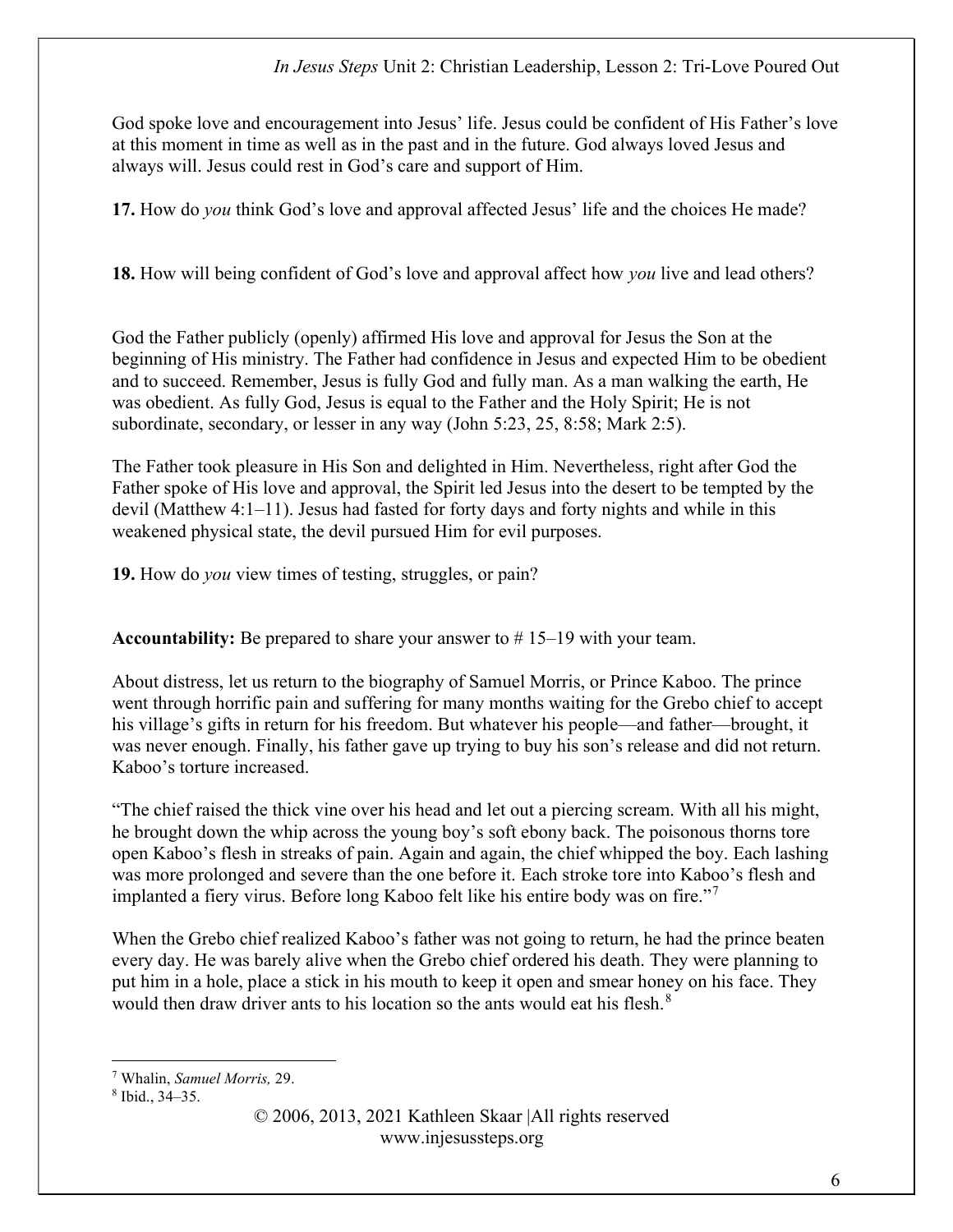They tied him to two logs that formed a cross tree and placed him in the middle of the village. Everyone seemed happy to see him tormented and no one came to his defense. He was to be placed in the hole the next day to die in agony. The situation seemed hopeless.

Biographer Terry Whalin recounts what happened next. "Suddenly, a bright light like a flash of lightning shone out over Kaboo and his wooden cross. 'Aiiee!' yelped the terrified Grebo chief and his men. The light blinded their eyes. They were stunned, helpless." A "young Kru slave brought out to witness the torture of his prince watched the fantastic scene with amazement." Shortly thereafter, "Kaboo heard a loud voice that seemed to be coming from above him. The voice commanded, 'Rise up, Kaboo! Rise up and run away!'"<sup>9</sup>

"Instantly, the ropes that bound Kaboo fell from his hands. Strength surged through his body. Throughout that day, he had had nothing to eat or drink yet he felt neither hunger nor thirst nor weakness. Jumping up, Kaboo obeyed the wonderful voice and ran away from the surprised Africans as fast as a deer. While the Grebos stumbled helplessly around the camp, Kaboo disappeared into the jungle."<sup>10</sup>

20. Who was responsible for the flash of light, the Grebos being blinded, the ropes falling off, and the voice telling Kaboo to rise up and run away?

Only God could have done this miracle. Could He have done it before Kaboo's capture, torture, and near death? Of course, He could have. But God's timing is always perfect and His ways beyond understanding (Romans 11:33–34).

When faced with hardship or heartache, it is tempting to feel that our heavenly Father does not love or care about us. Perhaps we did not have a father growing up, or if we did, he was cold, aloof, or abusive. Look at Kaboo; he did have a good father. But even this father gave up and left his son to die.

Your heavenly Father *loves* you. He may not always act in the way you prefer but remember— God's ways are unsearchable. God is love and He most certainly loves you.

In a clever yet true observation, someone has said, "God created man in His image and man returned the favor." We try to understand God according to our own feeble minds. We try to make God think, act, and love like we do—and sometimes we really believe that is who God is. When He does not act according to our ways, we get upset. However, the Bible tells us that our ways are not His ways (Isaiah 55:8–9).

Jesus is perfect. He remained the perfect Son as He walked the earth in human flesh. He had emotions like anger and sorrow and physically He would tire and feel sorrow. Yet he never had to be corrected or disciplined. You and I are not so flawless. We are not always so dutiful and may fail to follow through with God's will and purpose for us. These are times when you and I

<sup>&</sup>lt;sup>9</sup> Ibid., 36.

<sup>10</sup> Ibid., 37.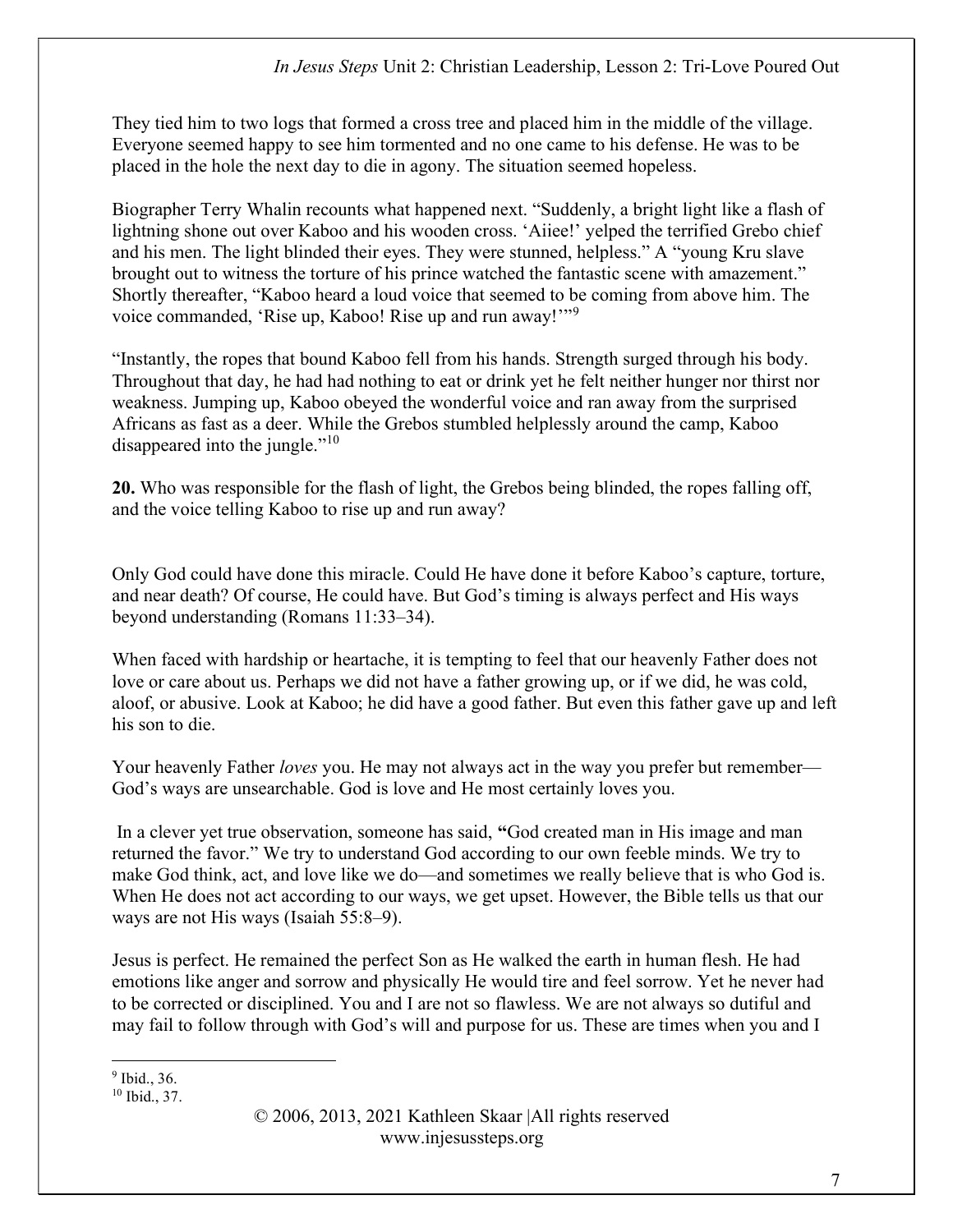### In Jesus Steps Unit 2: Christian Leadership, Lesson 2: Tri-Love Poured Out

may experience the Father's discipline. God may use rough times to correct, train, or instruct in His ways. He may also use tragic circumstances to reveal His vast love for us.

### Read Proverbs 3:11–12 and answer questions 21–23:

My son, do not despise the LORD's discipline and do not resent his rebuke,  $^{12}$ because the LORD disciplines those he loves, as a father the son he delights in. Proverbs  $3:11-12$  (Women are sons too. $^{11}$ )

21. Does the LORD discipline those He loves (v. 12a)? Yes No (Underline One)

22. Does the LORD discipline you as a Father, for your good (v. 12)? Yes No (Underline One)

23. Share a time that you experienced God's discipline or rebuke (reprimand) and what you learned?

Accountability: Be prepared to share your answer to #23 with your team.

I remember a time when I was disciplined by the Lord through an incident He had orchestrated. Sometimes it is not easy to discern if God is disciplining us for a wrong we have committed or just to hone (sharpen and refine) our walk with Him. Also, He may use a blessing or gift as a way of discipline similar to the way His kindness leads to repentance (Romans 2:3). We must be alert to the Holy Spirit's movement in our lives to discern God's discipline and response.

This incident where I was disciplined happened a long time ago. My husband and I had visited a plant nursery to purchase 100 daylilies for our yard. I had chosen a particular color and showed the nursery worker. Although the flowers weren't blooming at that time, he assured me they were the exact color I had specified.

We bought the daylilies and planted them. Well, lo and behold they were not the color I had chosen. We decided not to confront the nursery for their mistake. However, I started complaining loud and clear to myself and visitors. This is not the color I wanted. The nursery made a mistake. One morning a few days later, I walked onto the front porch and the daylilies were gone–nothing but tiny nubs on the ground. A herd of deer had feasted on my "not right color" flowers—now I had none at all. I understood God was rightfully disciplining me and immediately confessed my ungratefulness, complaining, and grumbling. God was graciously disciplining me because He loved me.

 $11$  Yes, even if you are a woman, you are called a son of God to indicate that you are a full member in God's household (Galatians 3:26–29). In ancient times, women did not have the right to inherit property and in some cases were considered property themselves. The Spirit of God gives you full status in God's family as His child (Romans  $8:16-17$ ).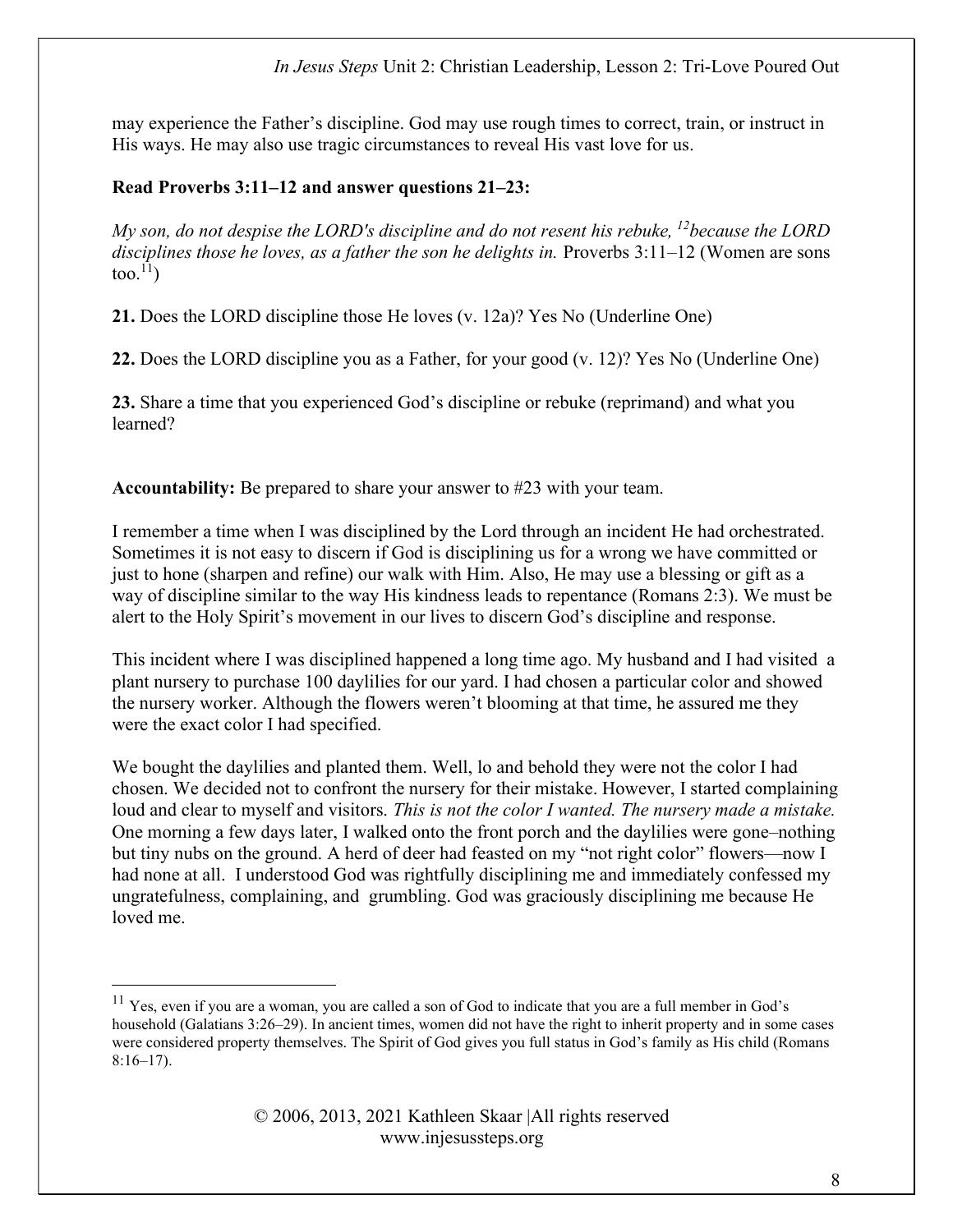We do not always know if we have done something wrong. If we are going through a difficult time we should ask our divine Father if we have been disobedient or sinned in some way (Matthew 18:7–9). If the Holy Spirit brings a sin to mind, we tell our Father how sorry we are, stop doing it, and accept forgiveness in Christ (1 John 1:9).

We should keep the focus on God and not ourselves. Self-pity is a sin, and morbid (dark) introspection (self-examination) is dangerous to your mental health. If you have not sinned, the advice is the same: *continue to keep your eyes on our triune God, Father, Son and Holy Spirit.* 

24. If you are going through a rough season of life right now, read 2 Thessalonians 2:16–17 and share with your discipleship team so they may pray for you.

May our Lord Jesus Christ himself and God our Father, who loved us and by his grace gave us eternal encouragement and good hope,  $^{17}$ encourage your hearts and strengthen you in every good deed and word. 2 Thessalonians 2:16–17

It is important to look at personal situations through the life of Jesus. He was completely loved and approved of by the Father. Yet right after His baptism the Spirit led Him into a demanding situation in the desert. Without any human companionship, He was asked to fast for 40 days and withstand the attacks of a powerful, supernatural adversary (enemy).

Jesus faced challenges in life and in death. Do not ever forget that Jesus was asked to take our sins into His body and suffer crucifixion (execution on a cross). He accepted the assignment because He loves the Father, and He loves us. Jesus was faultless, blameless, and spotless. He had no sins to be rescued from. Let us bring this to mind when we are asked to complete a tough assignment or when we are lonely, without family, friends, or any hint of human kindness.

The Bible tells us it is not only a privilege to believe in Christ, but to suffer for Him as well. The apostle Paul taught the early church this truth, and it is just as true for us today. Read the following verses and answer question 25:

For it has been granted to you on behalf of Christ not only to believe in him, but also to suffer for him,  $30$  since you are going through the same struggle you saw I had, and now hear that I still have. Philippians 1:29–30 (Compare Matthew :11–12; 2 Thessalonians 1:4–5; John 15:20)

25. If you are undergoing persecution for your faith, please share your experience for prayer and encouragement from and with your team.

Accountability: Be prepared to share your answer to #24–25 with the other disciples next week.

—End Day Two—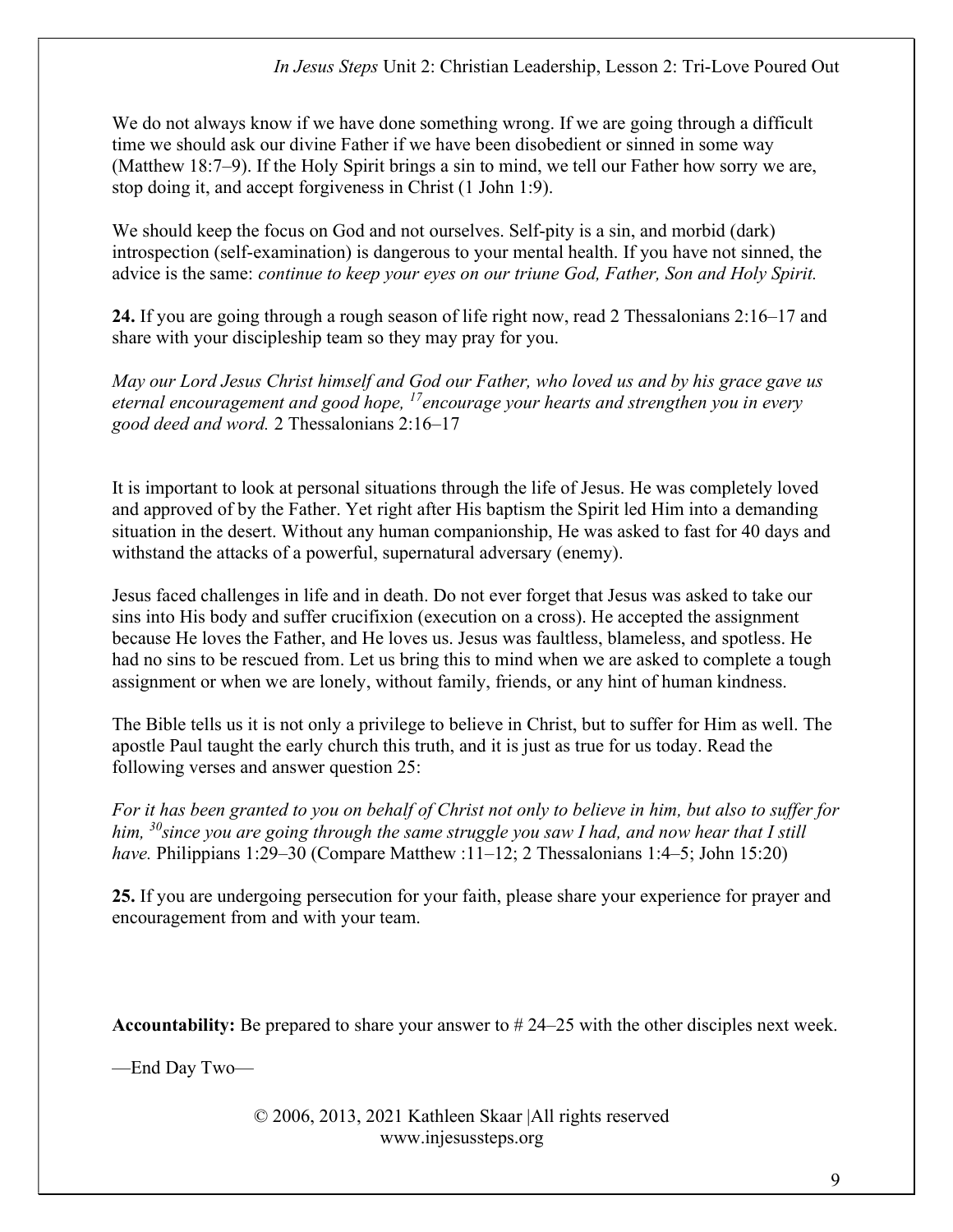#### In Jesus Steps Unit 2: Christian Leadership, Lesson 2: Tri-Love Poured Out

#### Day Three The Love of the Father

26. Read John 3:16. How did God demonstrate His love for you?

For God so loved the world that he gave his one and only Son, that whoever believes in him shall not perish but have eternal life. John 3:16

Have you been wondering what happened to Kaboo after his miraculous escape from his captors? Well, he decided not to return to his village because he feared the people would be at risk from their enemy. Instead, he followed the river in a different direction. After a couple of weeks he came upon a coffee bean plantation where he decided to meet the workers.<sup>12</sup>

Not only was he treated well and given a job, but he also found someone with whom he could talk. A member of his own Kru tribe was working there. Kaboo continued to wonder about the miraculous voice and light that saved him.

 One day he happened upon his friend, who had his eyes closed. The Kru boy later told Kaboo that he had been praying to God, his Father. He explained the gospel and later took Kaboo to church. Mrs. Davis, a missionary on the plantation, would later begin to teach Kaboo English from the Bible.

Sometime later when Kaboo heard the story of Saul on the road to Damascus, he jumped up and said, "That light! That voice! It happened to me!" He knew it was Jesus' light and voice he had experienced in the Grebo village. Kaboo trusted in Jesus and said, "His Father is my Father now."<sup>13</sup> During this time Kaboo received his Christian name, Samuel. It was the custom at that period to get a new, Christian name when one accepted Christ.

Kaboo could look back over his life and experiences and know that his heavenly Father was good and loving. His plans were right. Kaboo's response was unlike some people who focus on the pain and suffering in their lives and choose to blame God instead. Their image of the Father needs calibrating (adjusting).

Our heavenly Father is reliable and dependable in His relationship with you. He will never let you down. He is unselfish and generous towards you. He wants what is best for you.

Remember, God cares deeply about you and is totally interested in all that you do. His plans for you are always good, even though at times certain events may not make sense and may even involve pain or loss. Yet God never forgets you—instead He is always there cheering you on and helping you succeed in life.

<sup>&</sup>lt;sup>12</sup> Whalin, *Samuel Morris*, 29. The next four paragraphs gleaned from  $43-58$ . 13 Ibid, 58.

<sup>© 2006, 2013, 2021</sup> Kathleen Skaar |All rights reserved www.injesussteps.org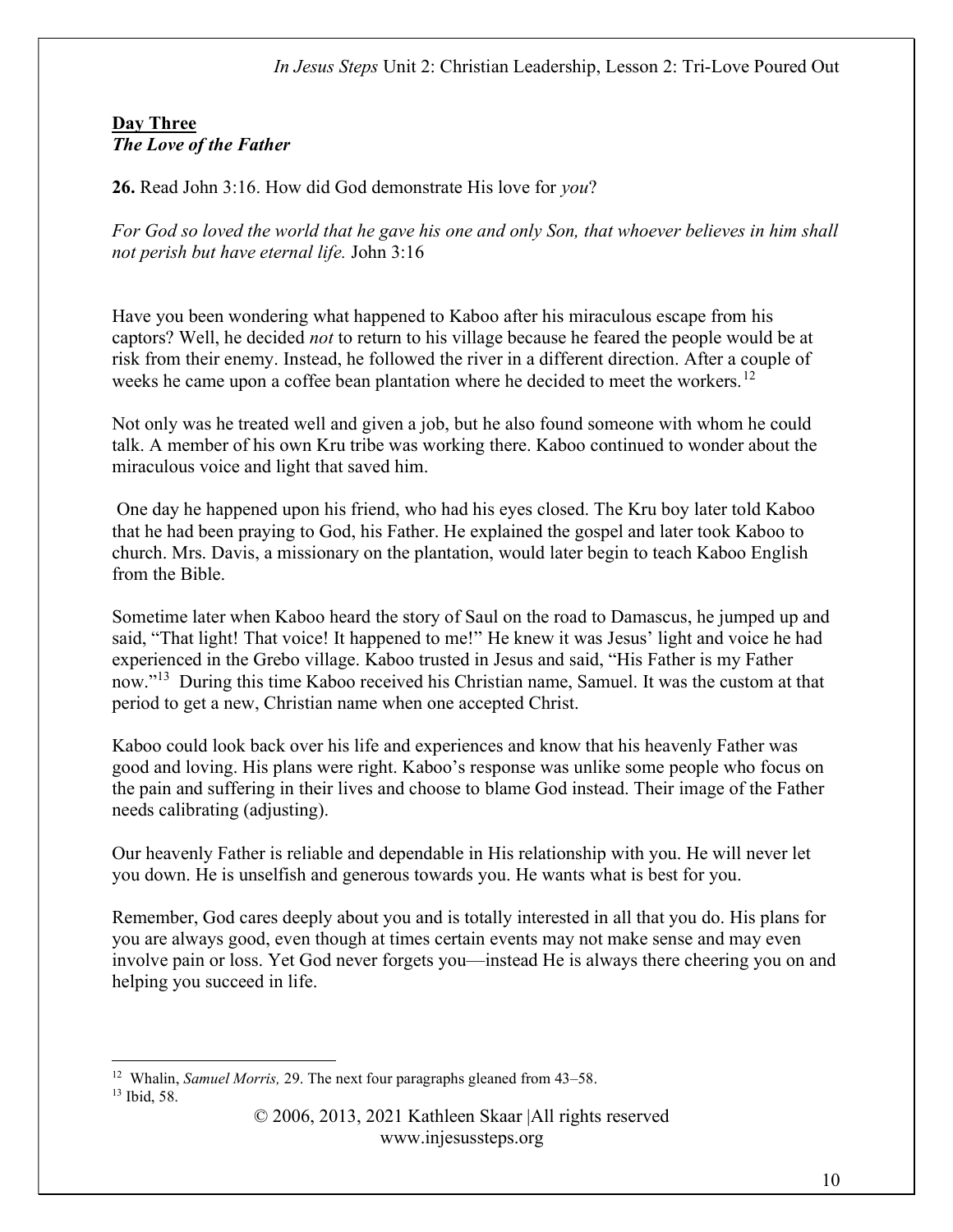In addition, He is always by your side even when everyone has left or abandoned you. Even when you do not feel or see His presence, He is still working to make things right. He brings perfect peace and joy into your life. God is eternally giving. He always delights in giving you good gifts. God really, really likes you, is fully devoted to you, and has genuine affection for you.

27. Read Jeremiah 31:3..The LORD says: "I have you with and an everlasting

; I have drawn you with

The LORD appeared to us in the past, saying: "I have loved you with an everlasting love; I have drawn you with unfailing kindness." Jeremiah 31:3

28. Can you look back on your life and say, "My heavenly Father truly loves me and has always been good to me"? Yes No Sometimes (Underline One)

29. Explain your answer to #28 about whether or not you believe your heavenly Father truly loves you:

Accountability: Be prepared to share your answer to #28–29 with the other disciples next week. Pray for those team members who feel unsure of God's love to receive and feel His love always.

# Read 1 John 3:1 and answer questions 30–31:

See what great love the Father has lavished on us, that we should be called children of God! And that is what we are! The reason the world does not know us is that it did not know him.1 John 3:1

30. How has the Father lavished His love on us (v. 1a)?

31. What is a reason we may have difficulty in this world (v. 1b)?

# Read Psalm 68:5–6 and answer questions 32–33:

A father to the fatherless, a defender of widows, is God in his holy dwelling. <sup>6</sup>God sets the lonely in families, he leads out the prisoners with singing; but the rebellious live in a sun-scorched land. Psalm 68:5–6 ("Sun-scorched land" refers to being away from God and His comfort.)

32. List four ways God the Father shows His love to people (vv. 5–6)?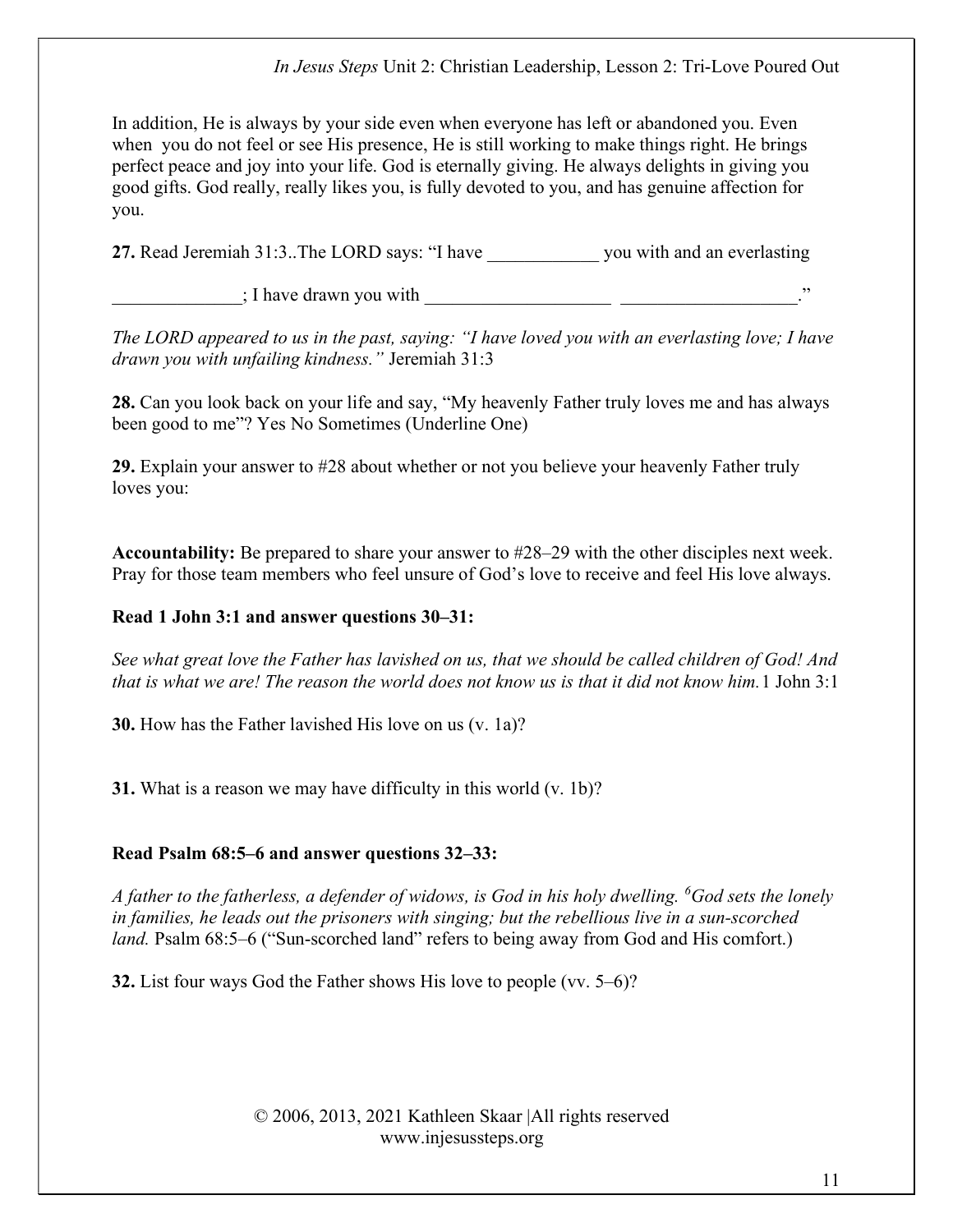33. Where do the rebellious (against God) live (v. 6)?

God lovingly watches over His people. He sees when we are oppressed, ridiculed, and abused. Even though we may be powerless to change our lives, our Father in heaven is all powerful. He wants us to trust Him. No matter how hopeless or devastating circumstance seem, we must persevere (keep on) and trust in God's deliverance. God is fully able to bring good out of bad.

For those of us without earthly fathers, God confirms that He is our Father. We look to God as our heavenly Father who provides, protects, disciplines, and encourages us to live our best life. For those of us without spouses, God defends and protects us as well. He wraps His loving arms around us, giving comfort, peace, and security.

The psalm writer tells us, "God sets the lonely in families,". This can have several meanings. God does provide the lonely with spouses and the fruitfulness of children. He also takes the new believers, who were lonely and desolate without God, and places them in His church family. Setting the lonely in families can also mean that God sets the homeless in a safe and comfortable dwelling.

God loves prisoners, whether they are justly or unjustly convicted. Just as God led the Israelites out of Egypt during the Exodus, He desires all captives to be set free. Those held captive by Satan but willing to repent, He leads out with heavenly singing (Psalm 68:5–6). Those accused falsely or held captive because of their faith in Christ, God strengthens and sings over them in love until He leads them out victoriously.

# Read Psalm 52:8 and answer questions 34–35:

But I am like an olive tree flourishing in the house of God; I trust in God's unfailing love for ever and ever. Psalm 52:8

34. How long will God have unfailing (constant) love you?

35. Will God's love fall short, be incomplete, or fail you in some way? Yes No (Underline One)

In ancient Israel, olive trees were valuable for their wood, oil, and olives. God provided the trees to bless people with shelter, safety, and food. In Psalm 52, David, then king of Israel, compares himself to an olive tree, thriving in the house of God.

David had been anointed (with oil from olive tree) to be king of Israel even though the first king, Saul, was still in power. King Saul considered David a rival, and he was always plotting to get rid of David. It was during this time that David compared himself to an olive tree that not only withstands the storms of life but prospers during difficult circumstances.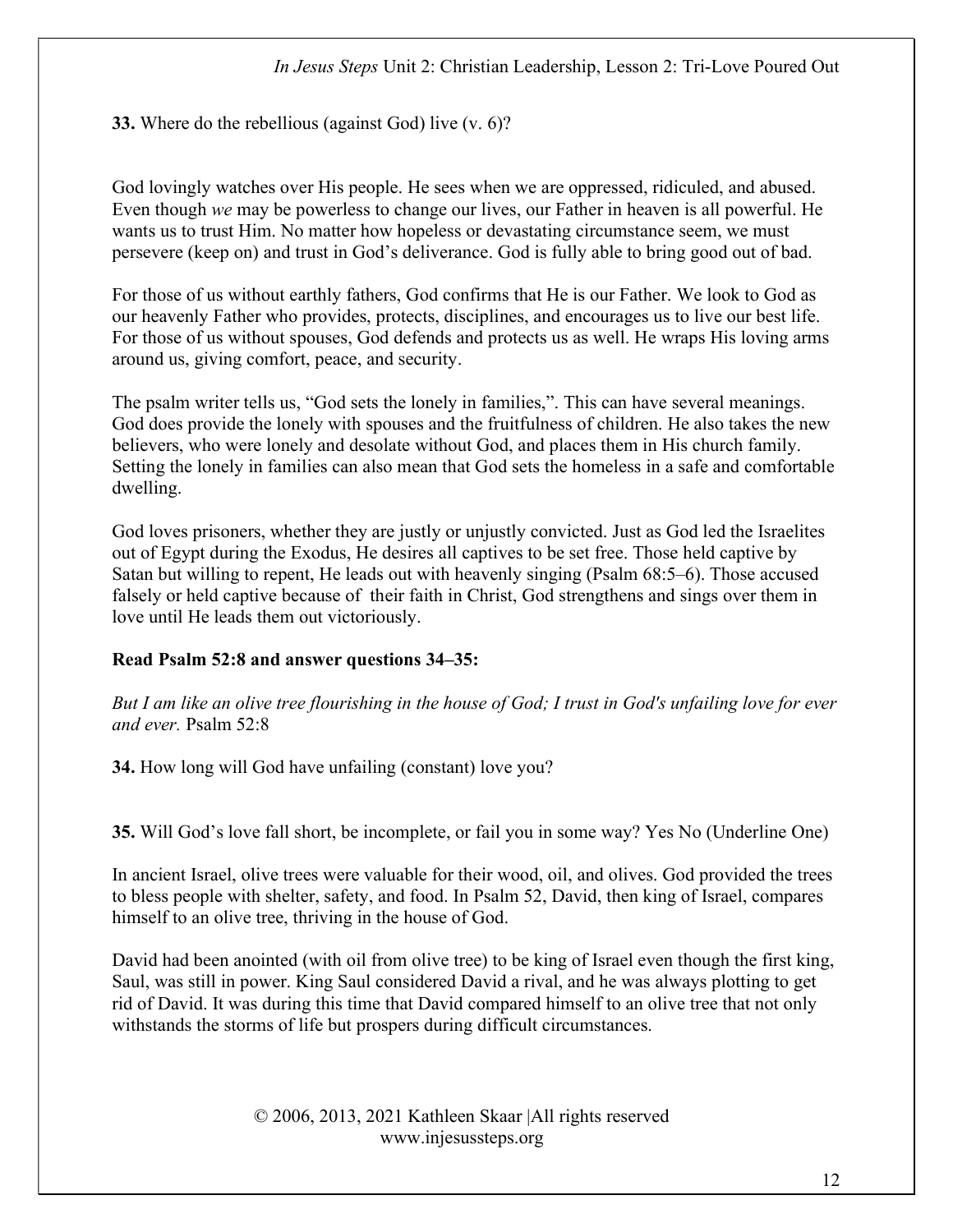King David was a leader who had confidence that God loves him. He knew God's love for him would never stop or fail. David found his peace and success in God, and not in his circumstances.

Samuel Morris also had confidence in God's love for him. He believed this truth even though his difficulties were far from over. His first struggle had to do with sinful behavior. New and even mature Christians may wrestle with their wrongdoing and lack of perfection (Matthew 5:48).

Samuel "soon became conscious that his redemption from the guilt and penalty of past sins did not free him from continued failings in his daily actions. His body continued to bear the scars from his many beatings as a pawn of the Grebos. His mind had grown accustomed to fear and hate during his years of cruel suffering. His beatings among the Grebos made him feel hopelessly inferior. He could see no future for himself apart from a miracle."<sup>14</sup>

After we are born again in Christ we are new creations (2 Corinthians 5:17). Our sins are forgiven, and we have God's Spirit to lead us in all righteousness. However, sometimes we do not realize the power available to us through the Holy Spirit. We may give in too easily to temptation without seeking and trusting the Spirit to empower us. We will learn more about the third Person of the Trinity in Unit 2, Lessons 6–7

In Christ, we are to count ourselves dead to sin. We now live under grace and not the law. We have the ability to do what is right (Romans  $6:11-14$ ) but we continue to sin (1 John 1:8).

While God does not take away our fallen nature, we have an ability to choose good over evil (Romans 6:19). We still have free will to choose, and we still have Satan and his followers prowling around, looking for someone to devour (1 Peter 5:8). In our natural body we will always be tempted to put ourselves, our comfort, and our own satisfaction above God and others. Also, we still live in a fallen and corrupted world which can cause a multitude of problems.

36. Why do Christians still sin after trusting Jesus as Lord and Savior?

In His humanity Jesus was tempted to turn rocks into bread when He was hungry, to receive His reward early if He worshipped Satan and avoided the cross with its torment and humiliation (Matthew 4:1–11, 26:38–39). Jesus was perfect and withstood every attack and temptation; He never sinned. He always chose God's way.

Jesus lives within believers and helps us to resist temptation. We need to allow Jesus to take over our lives and work through us (Philippians 4:13). In this way, we begin the process called sanctification—to become increasingly like Christ. Sanctification means that we grow in holiness and purity day by day (Hebrews 12:14–15; 1 Thessalonians 4:3–8).

14 Ibid., 60.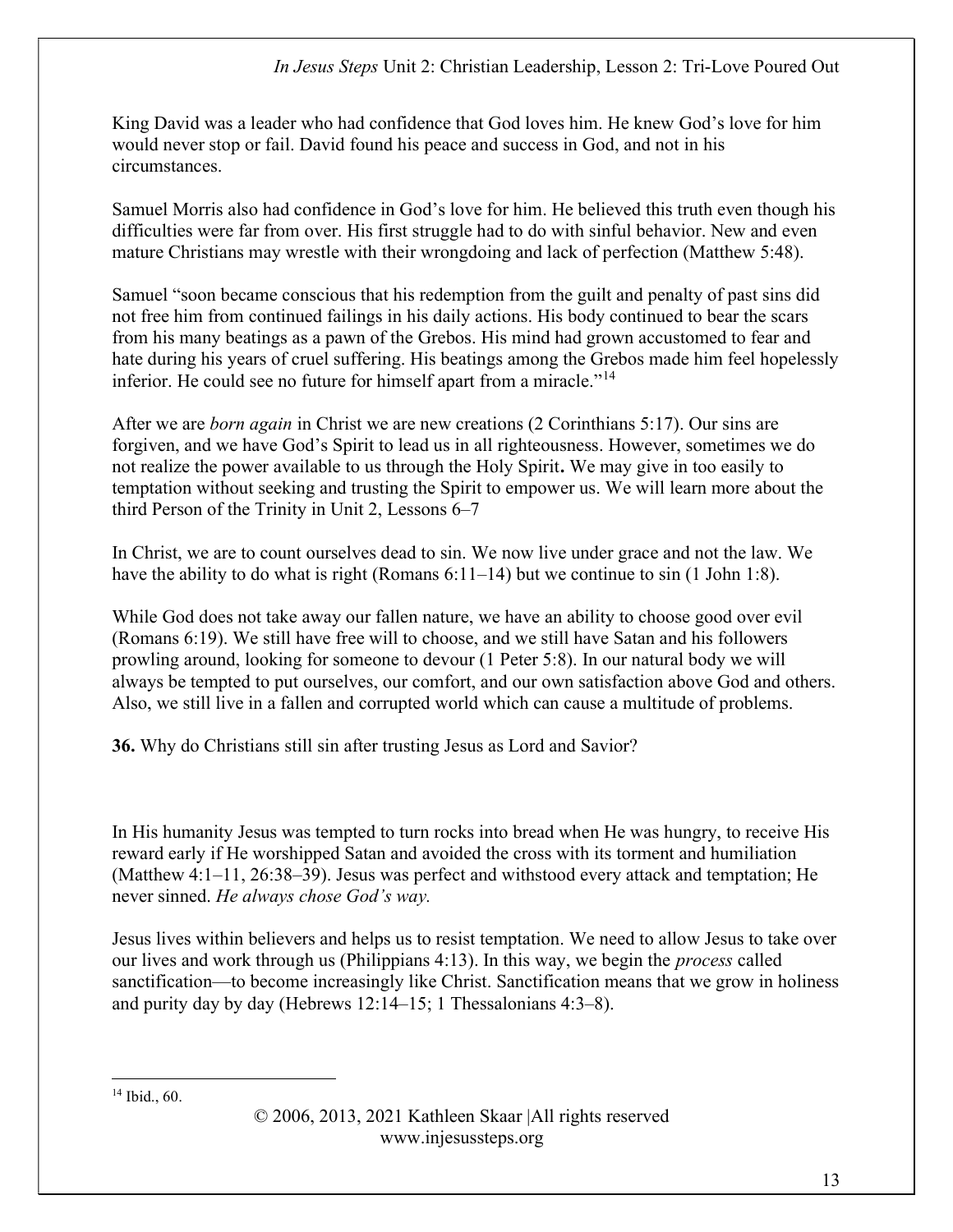As a new creation we do not enjoy sin and we do not habitually (consistently) sin, but it does happen. We make wrong and sinful choices. However, we should be sinning less and resemble Christ more today than yesterday. Our loving Father wants us to depend on Him for help.

When we resemble Christ, we resemble our Father in heaven. We become true sons and daughters of the one, true, living God. Our divine Father is honored.

### Read John 14:6–9 and answer questions 37–39:

Jesus answered, "I am the way and the truth and the life. No one comes to the Father except through me. <sup>7</sup>If you really know me, you will know my Father as well. From now on, you do know him and have seen him." <sup>8</sup>Philip said, "Lord, show us the Father and that will be enough for us."  $9$  Jesus answered: "Don't you know me, Philip, even after I have been among you such a long time? Anyone who has seen me has seen the Father. How can you say, 'Show us the  $Father'$ ?" John  $14:6-9$ 

37. If we know Jesus, we will know His Father (v. 7). True False (Underline One)

38. Who is Jesus' Father?

39. When the disciples saw Jesus, they saw God the Father (v. 9). True False (Underline One)

### Action Step

40. Memorize John 14:6–7.

Jesus answered, "I am the way and the truth and the life. No one comes to the Father except through me. <sup>7</sup>If you really know me, you will know my Father as well. From now on, you do know him and have seen him."

Accountability: Be prepared to share your memory verse #40 with your discipleship team.

—End Day Three—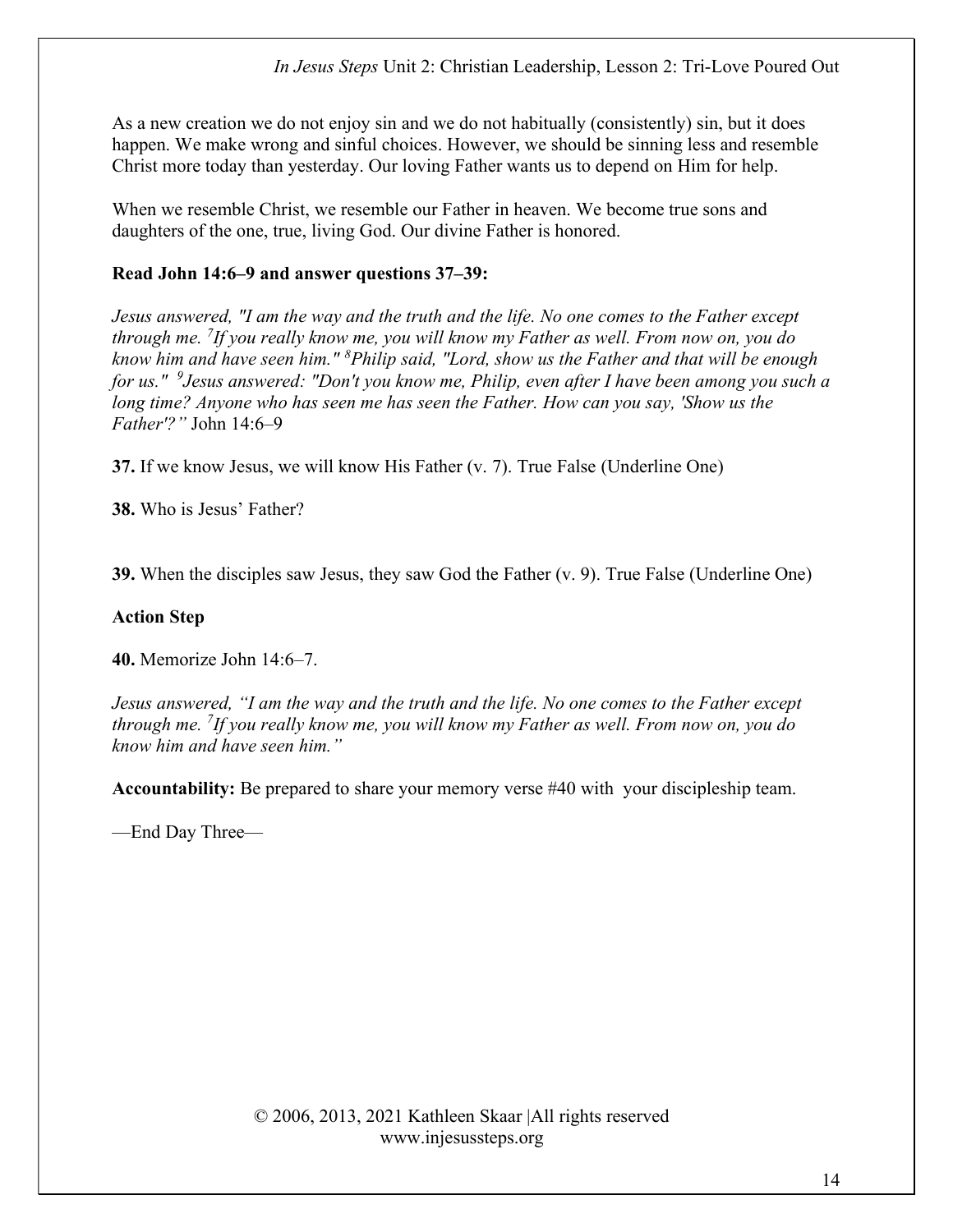### Day Four The Love of the Spirit

Gradually, Samuel began to understand the wonderful work of the third person of the Trinity. The Holy Spirit began moving in his life and replacing hate with love. Samuel continually studied and prayed to His heavenly Father to learn more about the Holy Spirit.<sup>15</sup>

## Read Romans 5:5 and answer questions 41–43:

And hope does not put us to shame, because God's love has been poured out into our hearts through the Holy Spirit, who has been given to us. Romans 5:5

41. How are we able to love God and love others?

42. Are you receiving God's love into *your* heart through the Holy Spirit? Yes No (Underline One)

### Action Step

43. In love, explain Romans 5:5 to another Christian and share their reaction? (You might begin by telling them you are studying this verse and asking if you can share what you have learned.)

Accountability: Be prepared to share your answers #41–42 and your memory verse #43 with your discipleship team.

### Read John 14:16–17 and answer questions 44–45:

And I will ask the Father, and he will give you another advocate to help you and be with you forever—  $\frac{17}{1}$ the Spirit of truth. The world cannot accept him, because it neither sees him nor knows him. But you know him, for he lives with you and will be in you. John 14:16–17

44. Who comes alongside believers to help and be with them forever (v. 16)?

45. Who lives in you, as a Christian, and will be in you (v. 17)?

It was evident to the local missionaries that Samuel was being used by God. So when he shared his burden for his people to know Christ, it was suggested he go to America to be educated as a preacher. Another missionary told him about her teacher, Stephen Merritt, who had taught her much about the Holy Spirit.

www.injesussteps.org

<sup>© 2006, 2013, 2021</sup> Kathleen Skaar |All rights reserved <sup>15</sup> Ibid., The rest of Samuel's story is gleaned from pp.  $61, 71–72, 75, 91, 99, 100$ .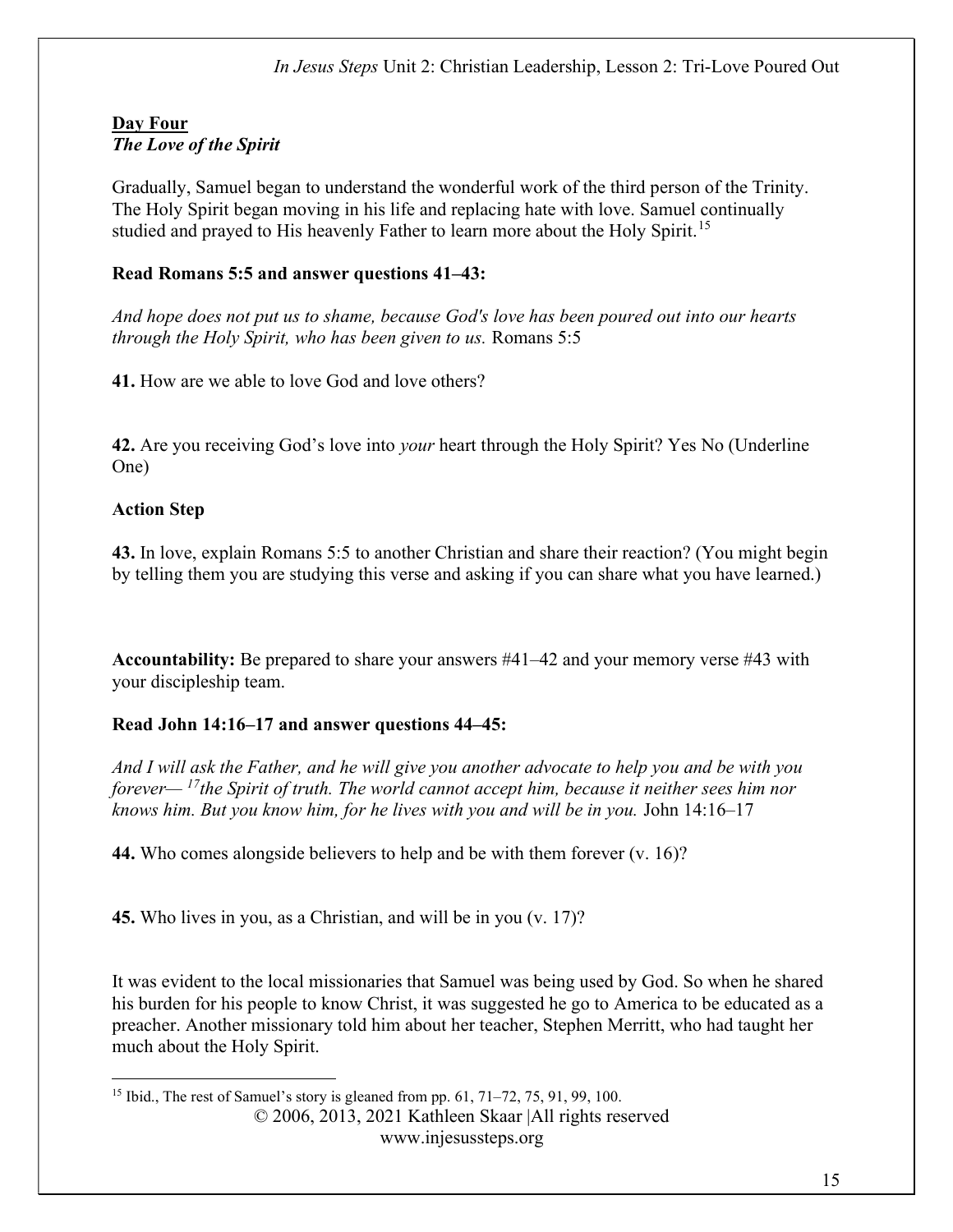One of the lessons Merritt taught her was to humble herself and commit fully to God. In this way, the Holy Spirit will empower believers for God's work. When we surrender minute by minute, the Spirit will lead us perfectly in our Father's will.

46. Read Acts 8:29. Who told Philip to go by the chariot?

The Spirit told Philip, "Go to that chariot and stay near it." Acts 8:29

Philip was obedient and ran to the chariot. He found an important official from Ethiopia reading from Isaiah. Philip shared the good news about Jesus and the man was saved. Tradition has it that the man went back to his country with the good news, and this was the start of the Ethiopian church.

Samuel, too, felt God leading him. He obediently walked to the nearest harbor looking for a ship to take him to America. He wanted to find the Bible teacher, Stephen Merritt, and learn more about the Holy Spirit. Samuel was told Merritt lived in New York City.

When Samuel found a ship headed to New York, he approached the captain. He told the captain that His Father had told him that he would take him to America. The captain pushed Samuel aside and swore at him. He and his crew were hardened, evil, sailors.

Samuel did not give up and before the ship left harbor, he was on board—as a crew member. Life on board was difficult. He was slapped and kicked by other crew members, including the captain. At one point the captain punched him so hard he lay on the floor for several hours, unconscious.

Once he regained consciousness, he cheerfully went right back to work. Samuel began singing praise songs to Jesus and asked the captain if he knew Jesus. The captain admitted he had been exposed to the truth in his youth and agreed to let Samuel pray for him. He prayed that the captain might know the love of God in Jesus Christ.

Samuel prayed for all the crew and worked hard. He did not realize it at the time, but his almost superhuman ability to work through fatigue was earning him respect. His exceptional work ethic and ability to love the men in the face of their cruelty was the work of the Holy Spirit.

One of the crew members, a Malaysian, hated Samuel so much that he almost killed him. When the Malaysian fell ill and was about to die, Samuel stayed by his side praying for him and ministering to him. He recovered and so did his attitude toward Samuel.

By the time the ship docked in New York, most of the crew members had become Christians. This was a changed crew. This was now a brotherhood of believers praising God and caring for each other's needs. They were beginning to resemble their triune God.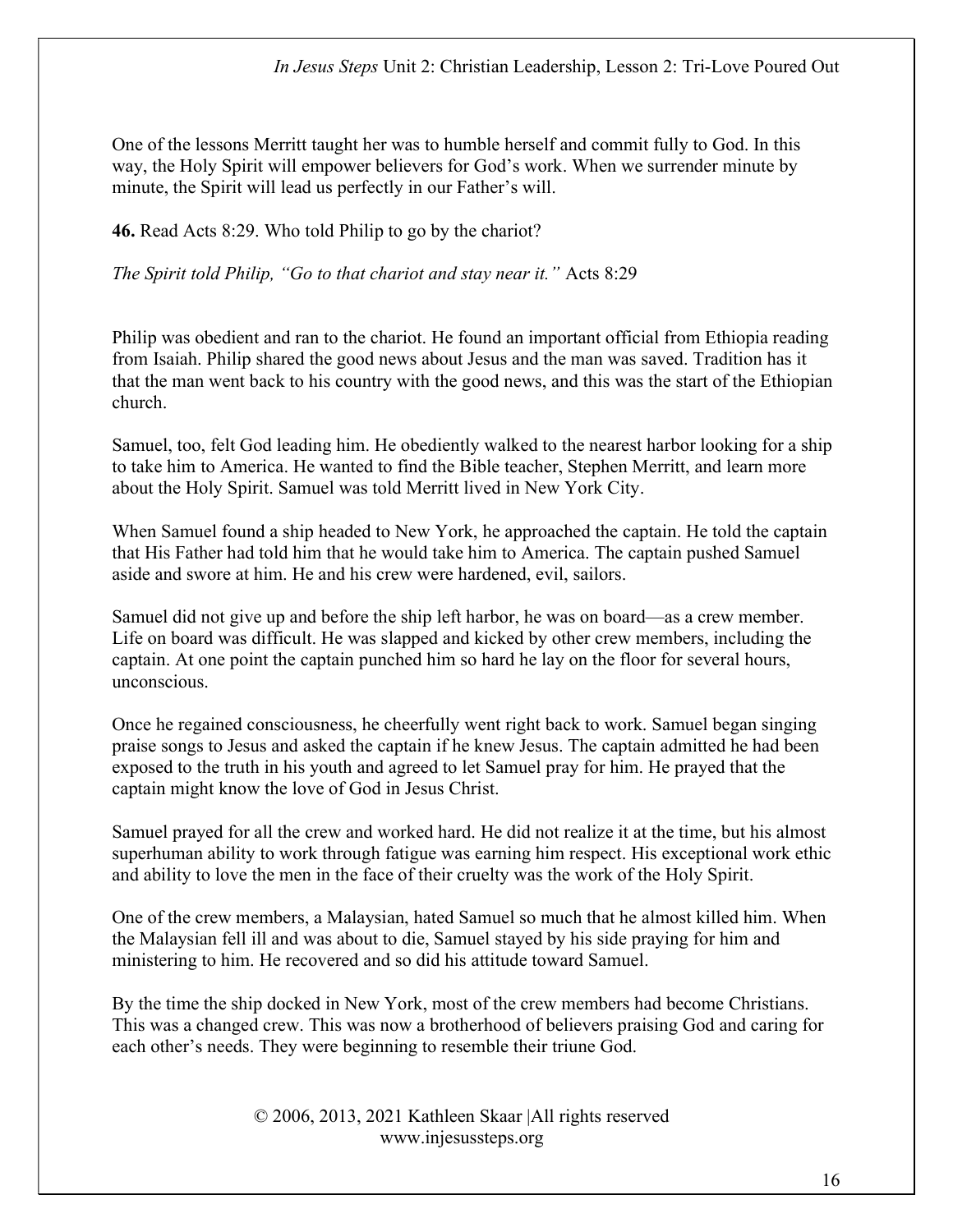In day two of this lesson, we looked at Jesus' baptism and temptation in the desert. Notice how God the Father, God the Son, and God the Holy Spirit were working together. Jesus was identifying with our sin (but had no sin) and our need for repentance (but had no need of repentance) by submitting to water baptism. The Holy Spirit descended on Jesus and God the Father spoke words of love and affirmation (support) over Him.

Afterwards the Holy Spirit led Jesus into the desert to be tested or tempted by the devil. God divinely orchestrated these events and all members of the triune God participated in harmony. The Father, Son, and Holy Spirit have a perfect loving and melodious relationship. In fact, they are so perfectly matched that they are one in substance (essence) and being (Colossians 2:9; 1 Corinthians 3:16).

We will never have the exact substance and being as God because He is unique. However, Jesus wants us to be one with God in the sense of unity. He wants us to be in a loving and harmonious relationship with Him and with each other. He desires to live within us and help us in our connection with God and with other people. Jesus prayed to the Father regarding believers "that they may be one as we are one—I in them and you in me" (John  $17:22-23$ ).

God desires unity with you because He loves you. He is interested in you and everything about you. God loves you with a powerful and amazing love. No one comes close to loving you like the Father, Jesus, and Holy Spirit!

As a new creation and as born-again believers, we have the mind of Christ (1 Corinthians 2:16). We are righteous and holy before God. This is our legal place or position based on the blood of Christ. We have the ability as a new creation to look upon people, circumstances, and situations in a unique way—God's way. We lead through His Spirit for His purposes.

### Read John 3:6 and answer questions 47–48:

Flesh gives birth to flesh, but the Spirit gives birth to spirit. John 3:6

47. Who gives birth to your *spirit*?

**48.** How can *you* keep your mind holy with pure attitudes and emotions?

### Action Step

49. What is one thing from this day's lesson that you will put into practice?

**Accountability:** Be prepared to share your answer to  $#47-79$  with the other disciples next week.

—End Day Four—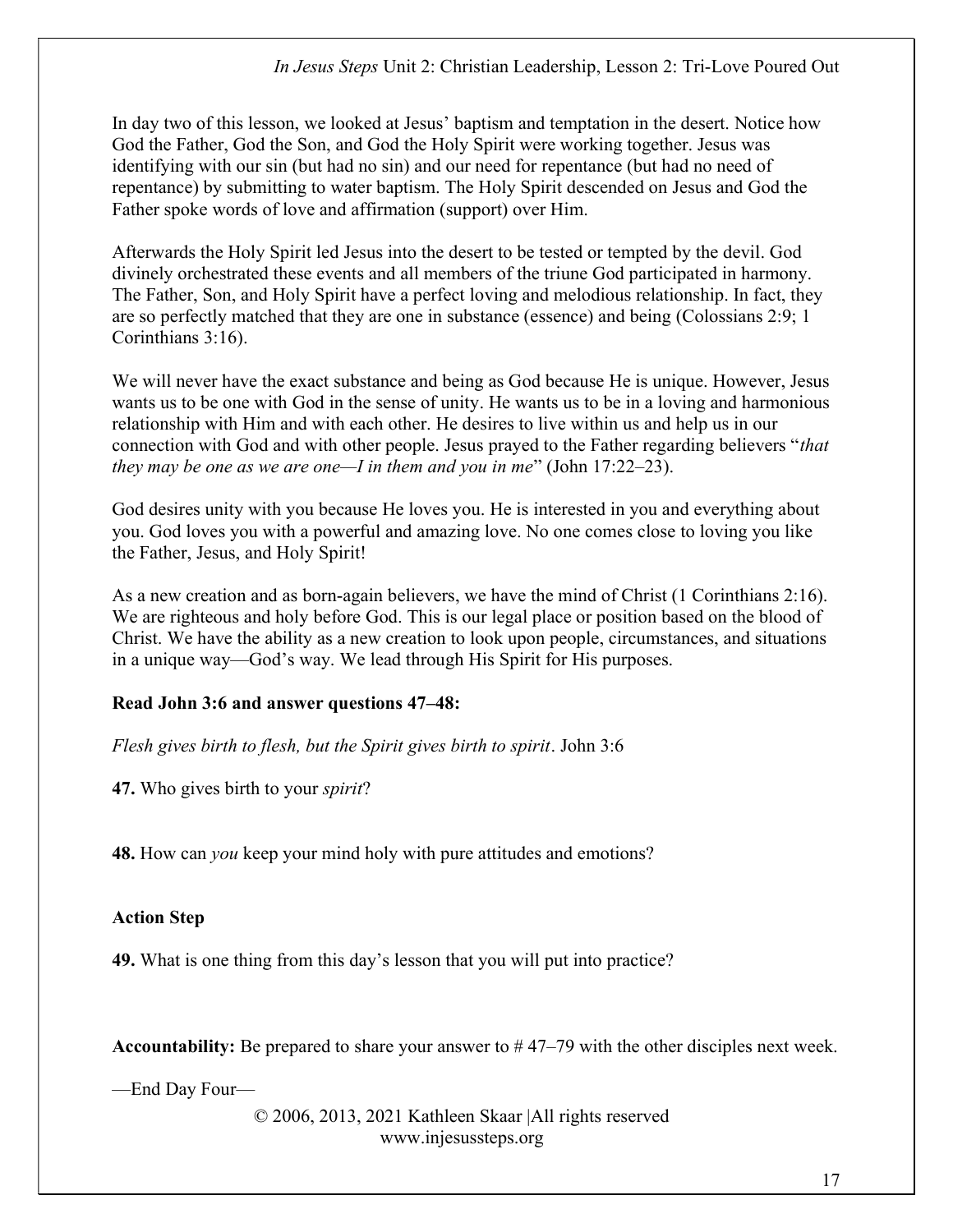## Day Five The Love of Christ

### Read John 6:44 and answer questions 50–51:

"No one can come to me unless the Father who sent me draws them, and I will raise them up at the last day." John 6:44 (See Romans 10:9–10 for human response in salvation.)

50. Jesus says that no one can come to Him (believe and trust) unless the draws (attracts, pulls) them.

51. What does it mean when Jesus says He will raise them (believers) up at the last day (compare 1 Thessalonians 4:13–18)?

Jesus loves you perpetually and powerfully. If you and I belong to Jesus, He will raise us up from our graves and give us a joyful, everlasting life. If we are still alive when the Lord returns, He will raise us up to eternal life, giving us new bodies, no longer subject to decay. The last day refers to the end of time as we know it, and the day of God's final triumph over evil.

52. Read John 6:51. Explain what Jesus' means by saying He is *the living bread*?

"I am the living bread that came down from heaven. Whoever eats this bread will live forever. This bread is my flesh, which I will give for the life of the world." John 6:51

We must have food (bread) to physically live. We must have Jesus (spiritual food) to have an abundant (not wasted) life now, and eternal life after our body dies. This is an excellent metaphor (one thing used to represent another). Our spiritual being depends upon our continuing relationship with Jesus.

What happens if we only eat a few crumbs of bread each day? We may remain alive, but we will be unhealthy and have little energy. It is the same with eating spiritually of Jesus. We must partake of Jesus continually if we are to be healthy in our spirits.

Samuel Morris was dedicated to Jesus and was healthy in spirit. When he arrived in New York, he asked the first person he met if he knew Stephen Merritt. Now, even in the nineteenth century, New York was a big city. Amazingly this man knew Stephen Merritt, a pastor, and took Samuel to his church. God was surely acting on Samuel's behalf.

Merritt had a prayer meeting, and so he sent Samuel to the church's mission next door. Several hours later when he returned to the mission, he found seventeen men weeping and repenting of their sins. Even though Samuel could not speak English very well, he had shared the truth about Jesus. Merritt was amazed and knew God's hand was on Samuel.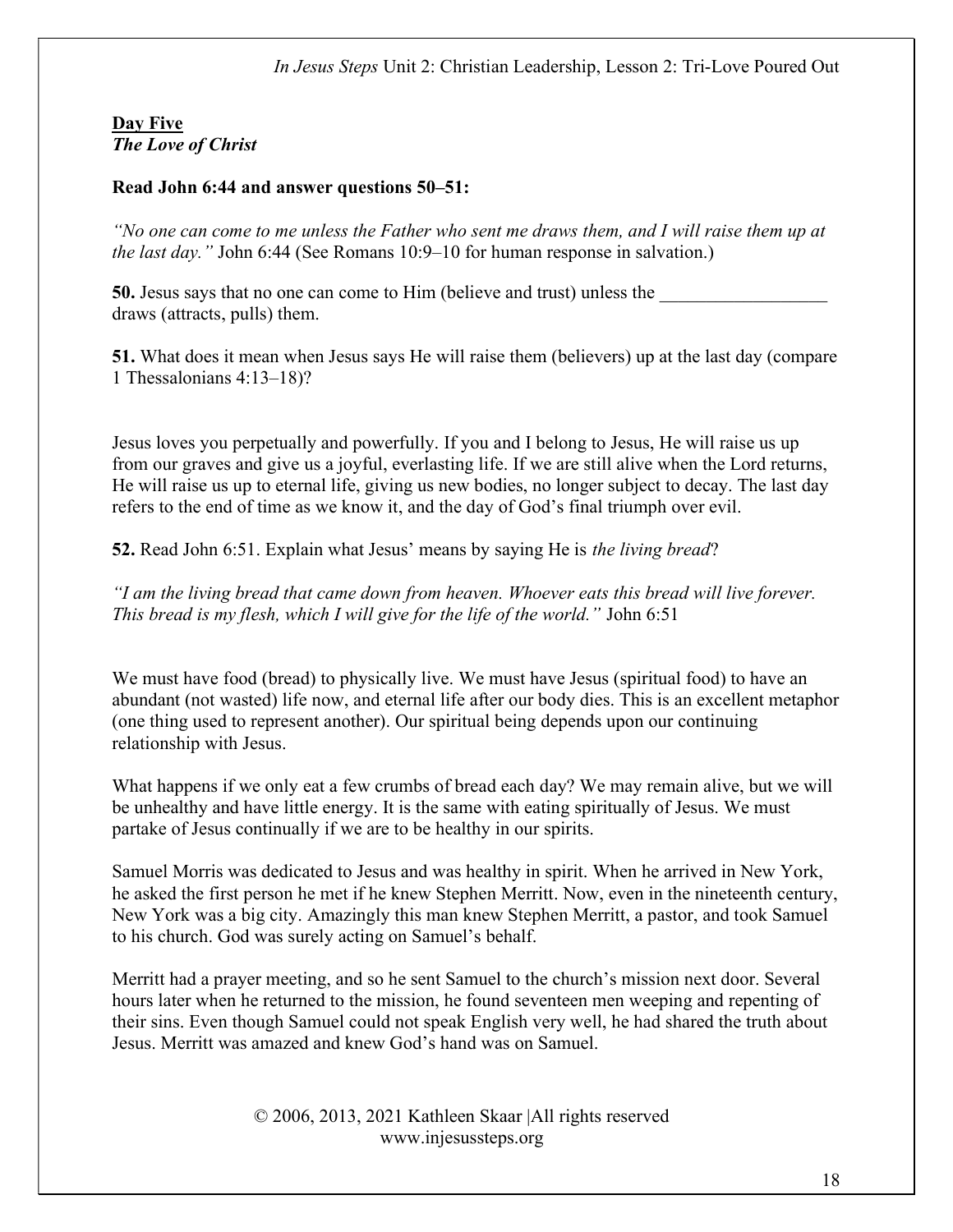The next day Merritt was pointing out places of interest to Samuel from his coach (horse-drawn carriage). Samuel asked Merritt if he had ever prayed in his coach. He replied that he did think of spiritual things when riding along.

Samuel knelt down and pulled Merritt to his knees and prayed: "Holy Ghost, I have come all the way from Africa to talk to Stephen Merritt about the Holy Ghost. Now I am here, he shows me the harbor, the churches, the banks, and other things, but does not say one word about You. Take out of his heart the things of the earth, and so fill him with Yourself that he cannot speak or write or talk of anything but You."<sup>16</sup>

Immediately, "the burning presence of the Holy Ghost filled the soul of Stephen Merritt. He prayed as he had never prayed before. Stephen Merritt had been in meetings with missionaries, ministers, and bishops, but he had never felt the burning presence of the Holy Ghost as he did while kneeling in this coach beside a poor, homeless, African boy."<sup>17</sup>

# Action Step

53. Pray Samuel's prayer for yourself and your discipleship team:

O Lord, take out of our hearts the things of the earth, and so fill us with Yourself so that we cannot speak or write or talk of anything but You. Amen.

54. What impresses you about Samuel's leadership?

Accountability: Confirm to your team that you prayed for them and share your answer to #54.

A leader must be alive in his or her spiritual being to make an impact in our world. God looks for those who are wholly committed to Him. Psalm 34:15 tells us: The eyes of the LORD are on the righteous and his ears are attentive to their cry.

God is looking for those who are righteous *in Christ* and desire to be used for His glory. If you are lacking zeal for the Lord, pray for it. The same thing that James 1:6–8 says about seeking wisdom is true about seeking all virtues (such as love, kindness, compassion, and courage): But when you ask, you must believe and not doubt, because the one who doubts is like a wave of the sea, blown and tossed by the wind. <sup>7</sup>That person should not expect to receive anything from the Lord.  $8$ Such a person is double-minded and unstable in all they do.

55. Consider what virtues God would like to develop in you. List the virtues and pray for God to establish them in your heart and soul.

<sup>16</sup> Ibid., 106.

<sup>17</sup> Ibid., 106–107.

<sup>© 2006, 2013, 2021</sup> Kathleen Skaar |All rights reserved www.injesussteps.org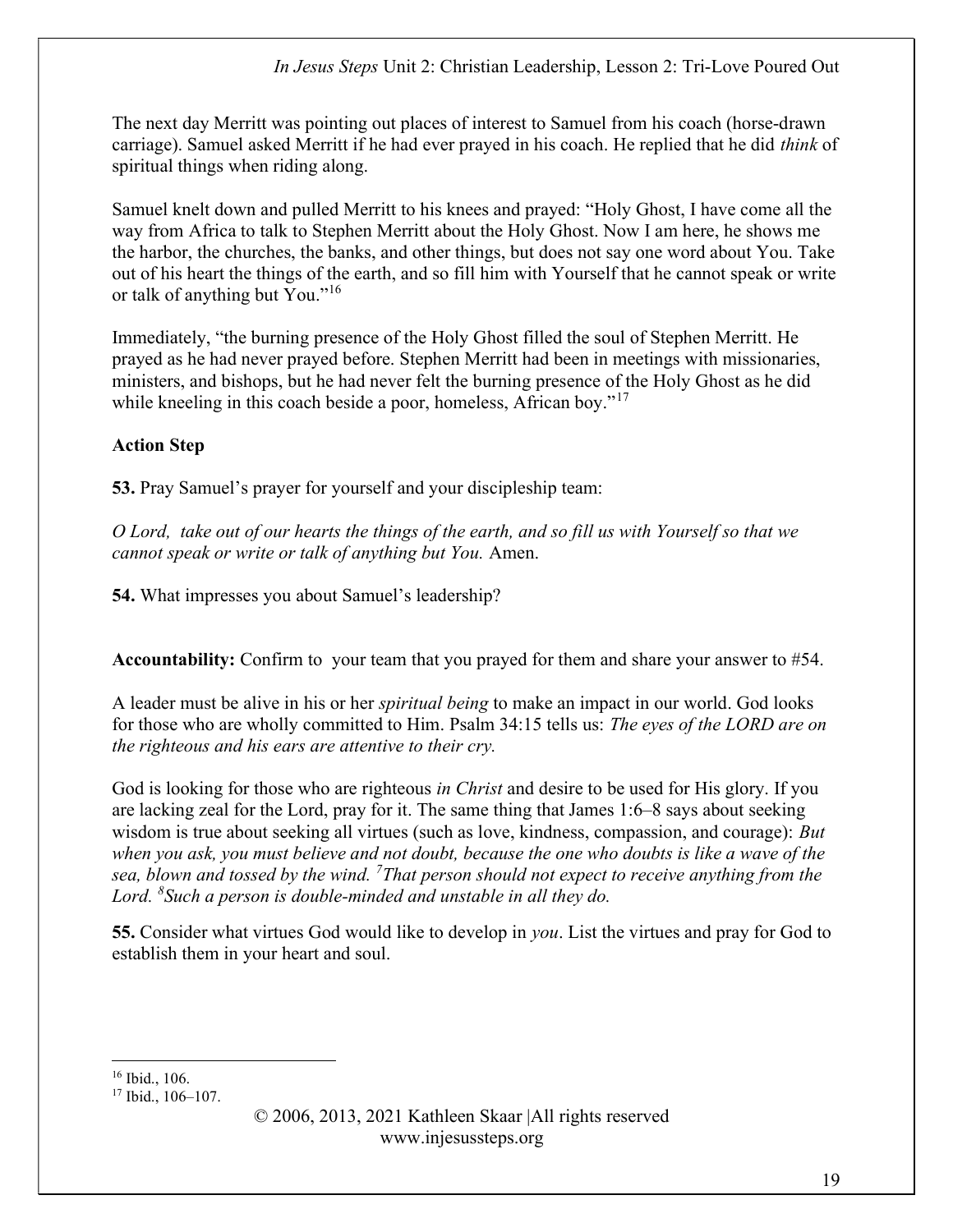### In Jesus Steps Unit 2: Christian Leadership, Lesson 2: Tri-Love Poured Out

56. Read Philippians 2:6–8. How do you know Jesus loves you?

Who, being in very nature God, did not consider equality with God something to be used to his own advantage;  $\frac{7}{1}$ rather, he made himself nothing by taking the very nature of a servant, being made in human likeness.  ${}^{8}$ And being found in appearance as a man, he humbled himself by becoming obedient to death—even death on a cross! Philippians 2:6–8

Accountability: Be prepared to share your answer to # 55–56 with the other disciples at your next meeting.

Although Jesus is the second Person of the Trinity and fully God, He did not demand or expect His divine rights. He put aside His glory and by the power of the Holy Spirit was born of a virgin named Mary. He stooped down from the most powerful and formidable position in the universe to become a lowly man on earth. He was confined in a frail body whereby He could be bruised and damaged, both physically and emotionally. He experienced trauma, pain, and heartache willingly. But He never blamed anyone, including you or me.

Love is giving of oneself for the benefit of another. Jesus gave the ultimate gift of love. Have you heard the proverb, "Actions speak louder than words"? The Bible would put it this way: "Dear children, let us not love with words or speech but with actions and in truth" (1 John 3:18). Jesus' act of coming down from heaven, taking the form of a man, and then dying a painful and horrible death speaks loudly: *I LOVE YOU! Immensely. Completely. Forever.* 

57. Read Romans 8:38–39. After reading these two verses, if you believe anything can separate you from the love of God that is in Christ Jesus, our Lord, please explain to your group what that might be.

For I am convinced that neither death nor life, neither angels nor demons, neither the present nor the future, nor any powers,  $39$  neither height nor depth, nor anything else in all creation, will be able to separate us from the love of God that is in Christ Jesus our Lord. Romans 8:38–39

You can rest in God's love that is in Christ Jesus. It is secure. God Himself protects you in His love. No one can snatch you out of His hand (John 10:28–29). God's love for you cannot be taken away by anyone or anything.

58. Read Romans 8:28–29. What result is God looking for as He works for your good?

And we know that in all things God works for the good of those who love him, who have been called according to his purpose. <sup>29</sup>For those God foreknew he also predestined to be conformed to the image of his Son, that he might be the firstborn among many brothers and sisters. Romans 8:28–29

These verses hold an *eternal and enduring message of love for us*. God is promising to change us into the likeness of His Son. Whatever is happening in our lives, God will use it so that we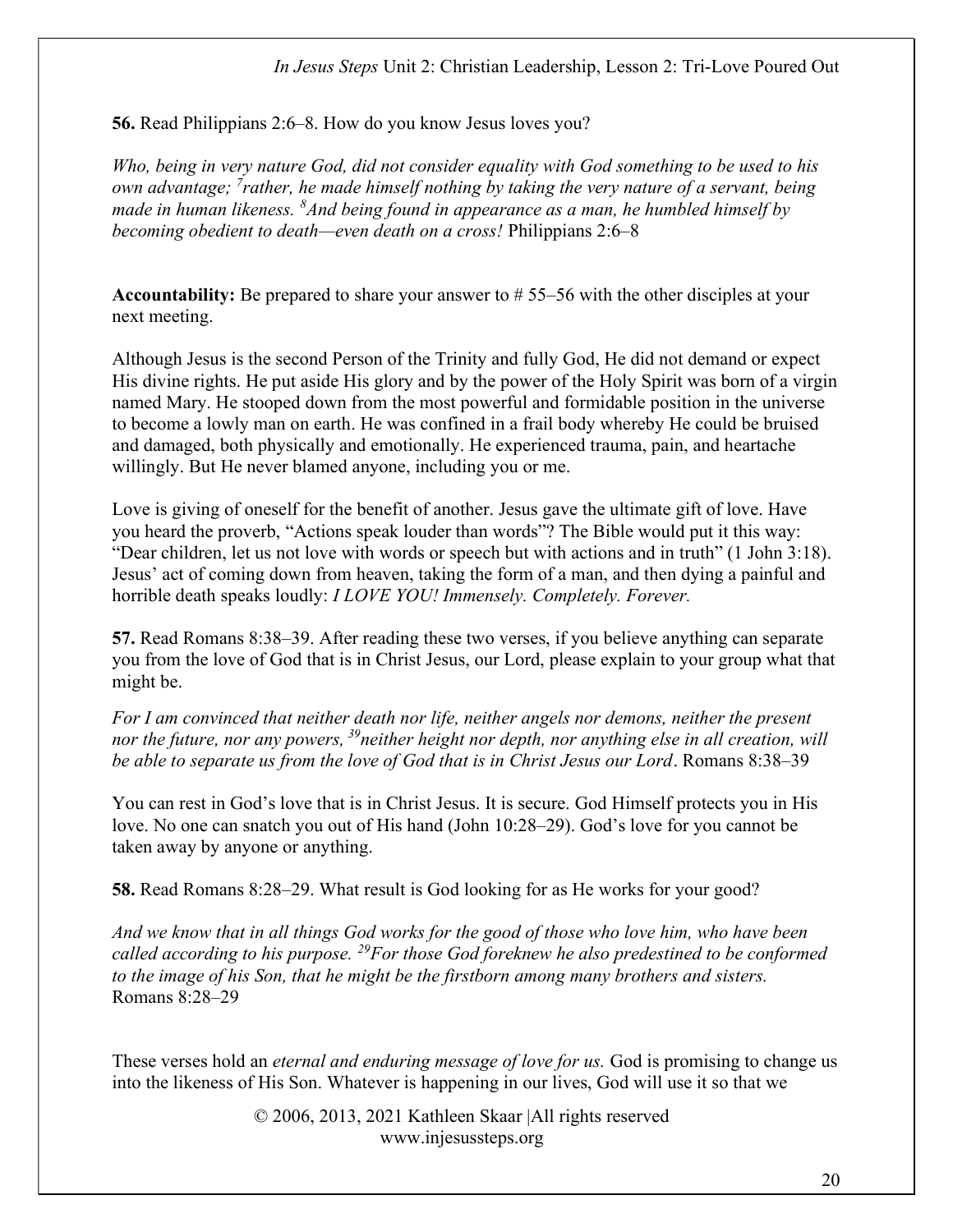become more giving, more loving, more compassionate, and kinder In other words, we look more like Jesus.

Samuel was secure in God's love. He continued to face challenges but depended on his triune God. Stephen Merritt asked him to speak to about 600 youths one Sunday. Initially the kids were laughing and making fun of Samuel. $18$ 

Samuel waited for the Holy Spirit to give him the words to speak. Merritt had been called away on church business earlier, but when he returned, he was stunned at the scene. The Spirit of God was powerfully at work. The youth were kneeling, weeping, and giving their lives to Jesus.

Merritt decided to help Samuel with his Christian education. He arranged for Samuel to attend Taylor University in Indiana where he could grow in his Bible knowledge. He was only there about two years before he contracted a severe cold and died.

While at Taylor University, God continued to use Samuel for His glory. He inspired many. The students prayed fervently for Samuel's recovery and believed he would be healed. However, Samuel knew His God and accepted His loving will.

Samuel said: "I understand now why my Father has not healed me. He showed me that I have finished my work here on earth. I have done all that I was meant to do. It is time for me to go and be with Him. I saw the angels! They will be coming for me soon! The light my Father in heaven sent to save me when I was hanging helpless on that cross in Africa was for a purpose. Now my work here on earth has been finished."<sup>19</sup>

59. How has the story of Samuel Morris encouraged you?

60. Do you think Samuel was a leader who relied on God and His love? Yes No (Underline One)

Love is a loyal, dependable, unselfish, generous, and caring concern for another. It is also extreme liking, radical devotion, and genuine affection. Our triune God—Father, Son, and Holy Spirit—has this kind of love for us. He has perfect love us. Tri-fold love poured out:

> God the Father loves you. God the Son loves you. God the Holy Spirit loves you.

61. Do you genuinely believe that God loves and cares for you? Totally Sometimes Never (Underline One)

62. If you answered sometimes or never in #61, why do you feel insecure in God's love?

<sup>18</sup> Ibid., 108–09.

<sup>19</sup> Ibid., 155–156.